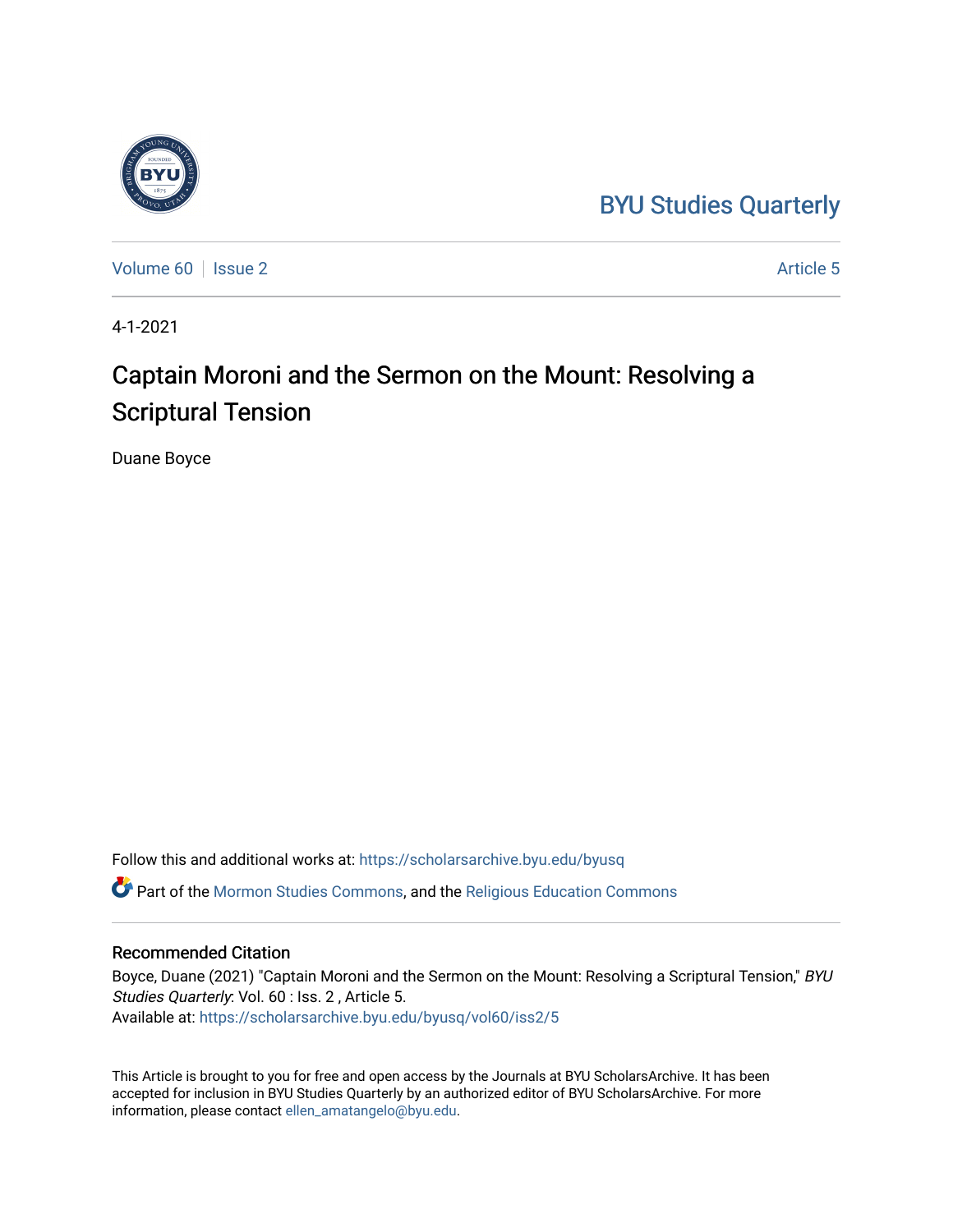# **Captain Moroni and the Sermon on the Mount**

**Resolving a Scriptural Tension**

*Duane Boyce*

A natural tension seems to exist between two important features<br>of the Book of Mormon. On one hand, Mormon includes in his record a version of the Sermon on the Mount that Jesus gave to the Nephites—an address that sets the standard for discipleship and that contains teachings obviously opposed to violence.<sup>1</sup> In it, we hear about not resisting evil, turning the other cheek, going another mile when compelled to go one, loving our enemies—and so forth (3 Ne. 12:39–44). On the other hand, Mormon also presents various Nephite leaders as righteous even though they were *immersed* in violence. Captain Moroni stands out among these leaders because his wartime activities dominate the last third of the book of Alma: we see him in significant detail.

The juxtaposition of these two threads appears contradictory. We see righteous men, including prophetic figures, engaged in the very activities that the text itself seems to prohibit. And this apparent contradiction seems significant even though most of these leaders lived before the Sermon was even given. This is because it is natural to think of the Book of Mormon as a whole—as a collection of significant experiences and teachings that are consistent with one another and that together present a unified, divine message to the world. We thus expect to see

<sup>1.</sup> Although there are two different presentations of this sermon, the Nephite and New Testament versions are virtually identical in the passage that is relevant to my topic (3 Ne. 12:39–44 and Matt. 5:39–44). For this reason, and because it is the most common way to speak about these teachings, I will simply refer to "the Sermon on the Mount." That there are actually two presentations of this sermon should be understood.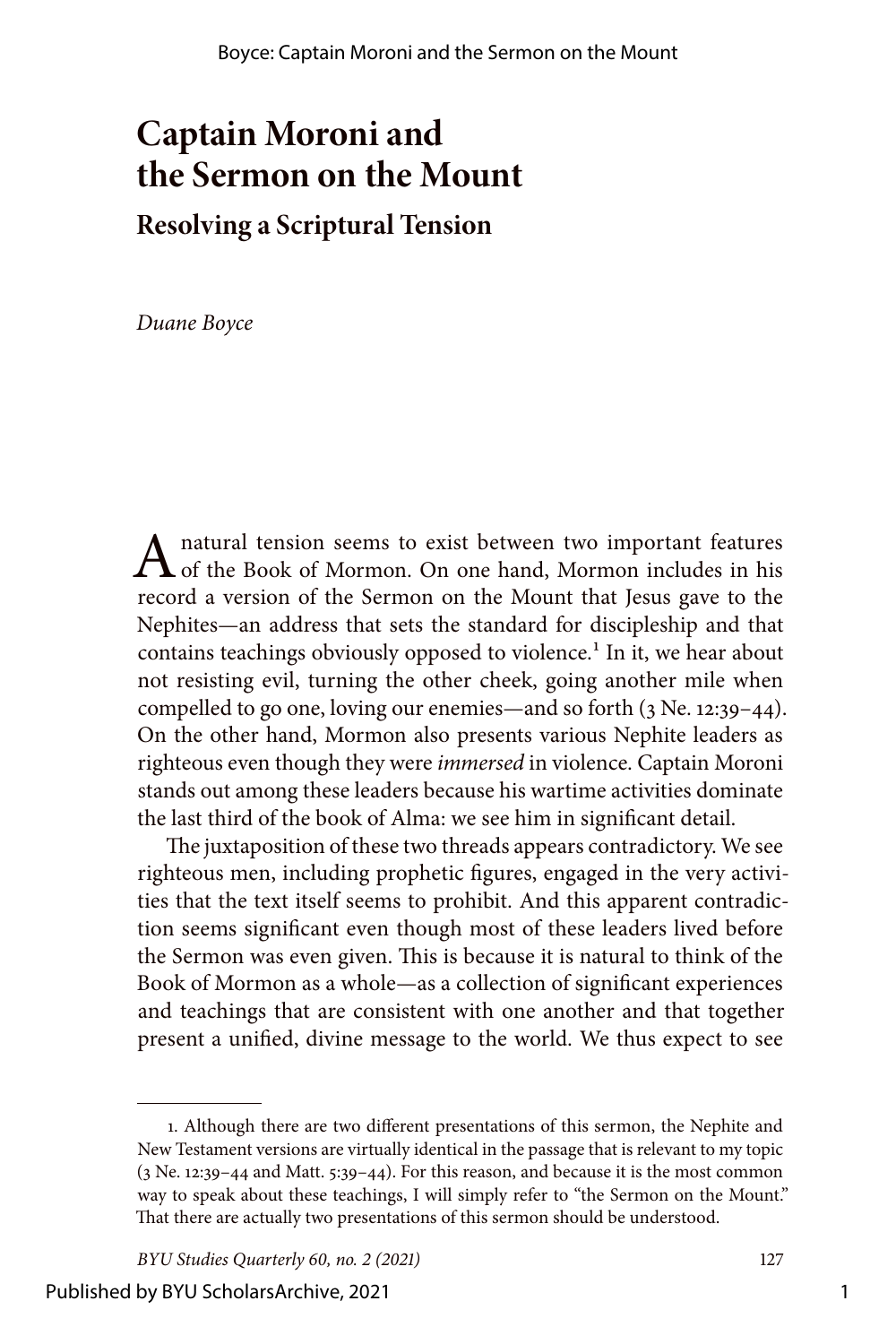the book's most prominent leaders actually live the standard found in the book's most prominent teachings—whether they actually possessed the Sermon on the Mount or not.<sup>2</sup> And therein lies the problem. Although these prominent teachings clearly seem to be opposed to violence, we see these prominent leaders very much engaged in violence.

It is not necessarily obvious how to resolve this tension. One strategy, of course, would be to ignore the tension and to simply avoid thinking about it. But a sacred text requires more from us than that. So the apparent disparity has to be faced. How is it possible to reconcile Captain Moroni with the Sermon on the Mount?<sup>3</sup>

#### **Mormon's Perspective**

In thinking about this question, it is useful to recognize an important element of the text at the outset—namely, that although modern readers might see a tension between these threads, Mormon himself apparently did not. He gives no indication that he believed there was a conflict between the Sermon on the Mount—which *he* included in the text—and the conduct of multiple Nephite leaders who engaged in conflict. Nowhere does he criticize the wartime involvement or behavior of any Nephite leader—a list that includes Nephi, King Benjamin, Alma, Ammon, Captain Moroni, Teancum, Lehi, Helaman, Lachoneus, Gidgiddoni, Moroni (the son of Mormon), and Mormon himself. If he had wanted to contrast the behavior of Nephite leaders with the standard taught in the Sermon on the Mount, or at least to express reservations about their conduct on this basis, he had plenty of occasion to do so. Mormon never does this, however, and even goes out of his way to praise Captain Moroni for his spiritual qualities—and he does so specifically in the context of Moroni's

<sup>2.</sup> Note, for example, that Mormon and Moroni certainly possessed the Sermon on the Mount, and yet, when faced with conflict, they behaved no differently than earlier Nephite leaders had behaved. This suggests that possession of the Sermon itself is not an important line of demarcation between earlier and later Nephite leaders. We can consider them as a group. And the question about them, then, is not whether they, or any subset of them, actually possessed the Sermon, but only whether they lived the *standard* that appears in it.

<sup>3.</sup> Although they do not normally frame the matter in terms of the Sermon on the Mount specifically, writers have long wrestled with the problem of Christianity and war. See, for example, John Howard Yoder's historical treatise, *Christian Attitudes to War, Peace, and Revolution* (Grand Rapids, Mich.: Brazos, 2009). Latter-day Saint writers have done the same. For a brief introduction, see appendix A.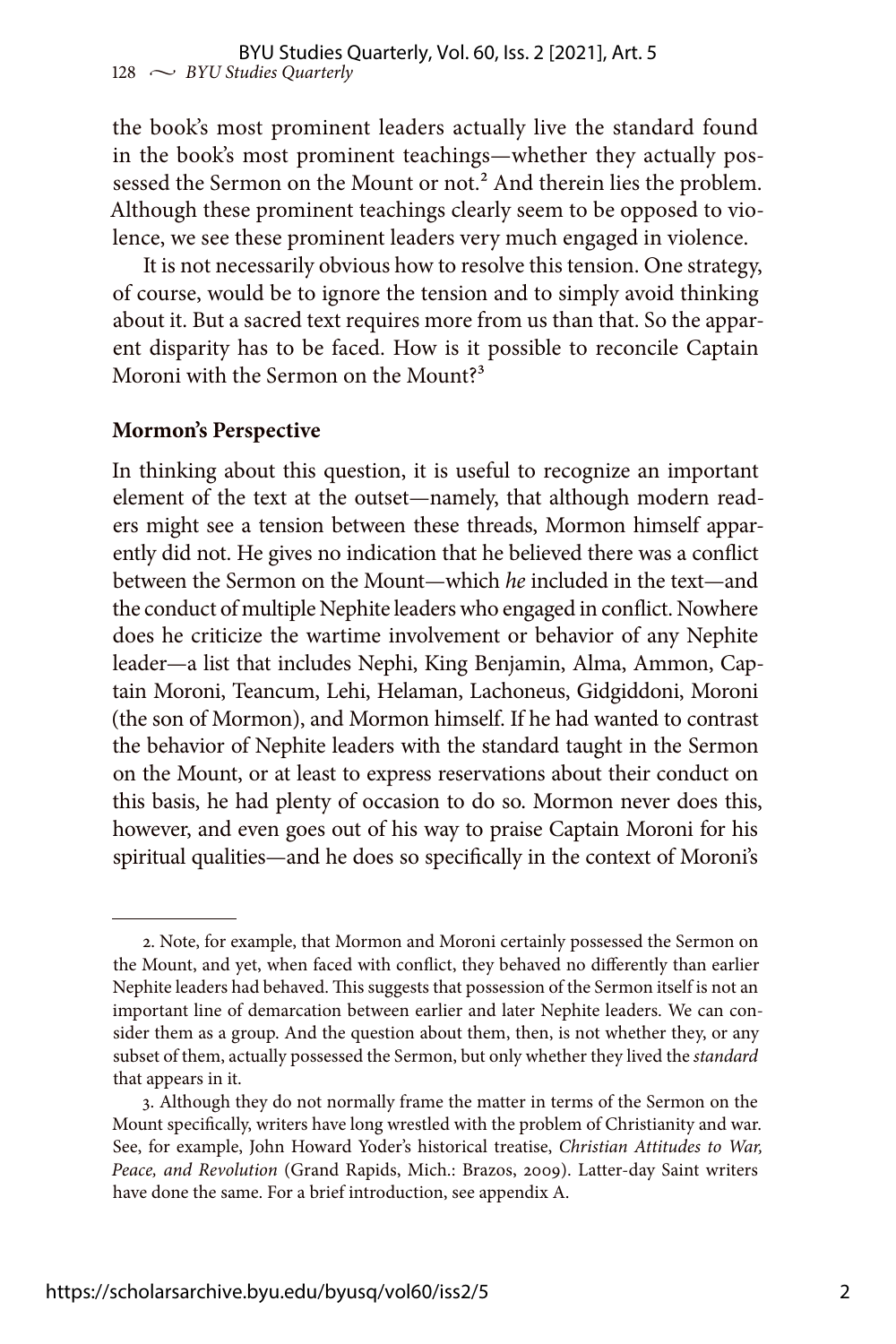wartime efforts (Alma 48:11–18). He does the same regarding King Benjamin, calling him a "holy man" while simultaneously describing his leadership in war (W of M 1:13–18). That Mormon does this, and that he never criticizes any Nephite leader's wartime involvement, suggests that we should not be quick to do so either.<sup>4</sup> This seems especially the case when we remember that Mormon not only possessed the Sermon on the Mount but also enjoyed a spiritual status and nearness to the Lord that is quite breathtaking.<sup>5</sup>

This point regarding Mormon is important because, on the face of it, one tempting path for reconciling the apparent conflict between the Sermon on the Mount and Nephite leaders' engagement in war would be to conclude that these leaders were simply wrong: whatever their other qualities, they did not live up to the Lord's most important teachings.<sup>6</sup> However, since this was quite evidently not Mormon's own view,

5. Mormon "was visited of the Lord" at the age of fifteen (Morm. 1:15), he taught canonized doctrine by the power of the Spirit (for example, Hel. 12; 3 Ne. 29, 30; Morm. 7; Moro.  $7-9$ ), he was visited by the Three Nephites (3 Ne. 28:24–26), he received multiple revelations from the Lord (for example, 3 Ne. 30; Moro. 8:7–9; W of M 1:6–7), and he was entrusted with the responsibility of crafting the primary historical and doctrinal instrument for gathering Israel in the latter days.

6. Adopting a narrative approach to the Book of Mormon, Joshua Madson argues for this general kind of view. See his "A Non-Violent Reading of the Book of Mormon," in *War and Peace in Our Time: Mormon Perspectives,* ed. Patrick Q. Mason, J. David Pulsipher, and Richard L. Bushman (Salt Lake City: Greg Kofford Books, 2012), 13–28. He argues that the Book of Mormon is not actually a self-consistent whole, but instead a developing narrative (with a beginning, a middle, and an end) whose overall message of nonviolence can only be discerned by attending to particular instances of the Lord's teachings in 3 Nephi (specifically what the Lord says in 3 Ne. 9:19–20) and to how the book ends in violence. Seeing this developing narrative, including the collapse of Nephite civilization through violence at the end, is how the book is to be read as a "whole"—a reading that is said to convey a clear message of nonviolence. Derived in this way, this overall nonviolent theme of the book is said to supersede and correct any parts of the text that are inconsistent with it, such as Nephite leaders' involvement in war. For an analysis of this argument and why it does not succeed, see Duane Boyce, *Even unto Bloodshed: An LDS Perspective on War* (Salt Lake City: Greg Kofford Books, 2015), chapters 8 and 9.

<sup>4.</sup> It should also be noted that Mormon's lack of criticism cannot be attributed to a general aversion to criticizing people he thought deserved it. His record contains numerous observations of people's wickedness (see, for example, Alma 17:14; 30:60; 43:6; 46:8–10; 47:4; 48:24; 50:21; Hel. 4:11–13; 6:2, 31, 35; 3 Ne. 2:1–3; Morm. 3:9–12; 4:11–12; Moro. 9:7–20). Indeed, in one place he devotes an entire chapter to denouncing mortals' tendency to wickedness (Hel. 12). All of this suggests that Mormon would have been comfortable criticizing various Nephite leaders if he had wanted to.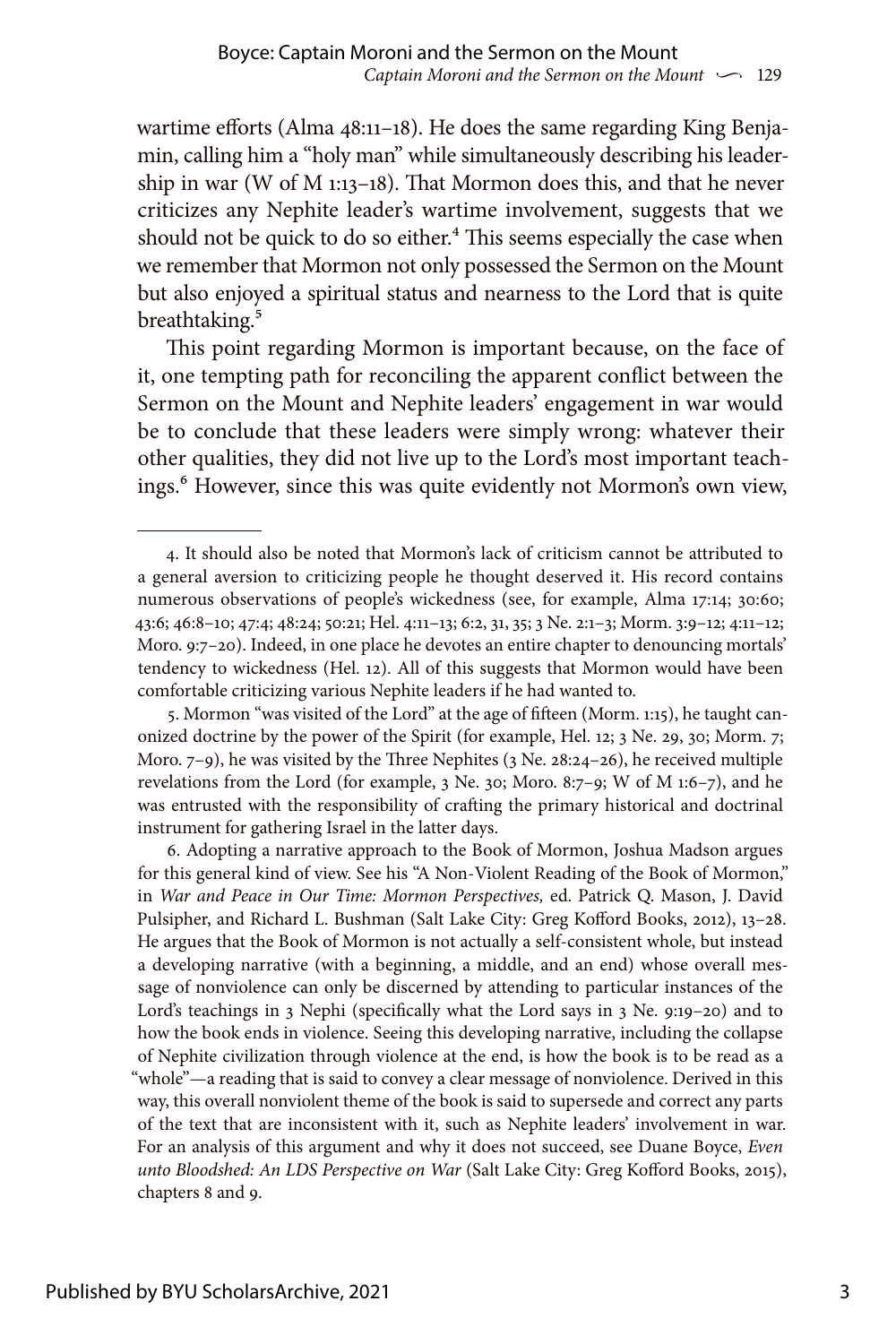and since he created the record in the first place, we should be cautious about simply defaulting to this conclusion. It seems preferable to see if we can gain the kind of perspective Mormon himself apparently had on these features of his text.<sup>7</sup>

To do this would seem to require just a few steps. These steps involve the following: noticing certain features of the scriptural record that might be easy to overlook, making explicit an elementary moral distinction (that we actually draw tacitly all the time), making sure we are thinking carefully about the Sermon on the Mount itself, and being clear about the wartime conduct of Book of Mormon leaders, including Captain Moroni. All of this can be seen as we proceed through six central topics.

## **1. The Savior's Personal Conduct**

Because the Lord's teachings speak of turning the other cheek and of loving our enemies, as well as of other charitable responses to mistreatment, it is easy to think that the Sermon teaches an ethic of complete nonviolence.8 Two aspects of the scriptural record seem to demonstrate that this perception is mistaken, however.

## *The Lord Gave the Sermon . . . and* **He** *Exercises Violence*

The most obvious indicator that there is no intrinsic conflict between the Sermon on the Mount and violence per se is the Lord's own behavior. He, after all, exercises violence, and he *gave* the Sermon. From the destruction at the time of Noah (Gen. 7:13; Moses 7:34, 43) to his destruction of numerous Nephite cities following his Crucifixion (3 Ne. 9:3–12) to the destruction he will visit on the wicked incident to his Second

<sup>7.</sup> In one place, Mormon says to his latter-day readers that "ye must lay down your weapons of war," which might be taken to indicate his rejection of violence. But of course he immediately goes on to say that we should not take them up again "save it be that God shall command you" (Morm. 7:4)—a command that, as we will see in section 1, the Lord explicitly gave to the Nephites and that Mormon records. And of course, Mormon himself took up arms in defense of his people after making this statement in Mormon 7. (Mormon specifically identifies the "remnant of the house of Israel" as his audience in this passage [Morm. 7:1], but his remarks about taking up arms would seem to have application to people generally.)

<sup>8.</sup> This is what Eugene England thought, for example. See his "Hugh Nibley as Cassandra," *BYU Studies Quarterly* 30, no. 4 (1990): 104–16. A more recent expression is found in Joshua Madson, "A Non-Violent Reading of the Book of Mormon."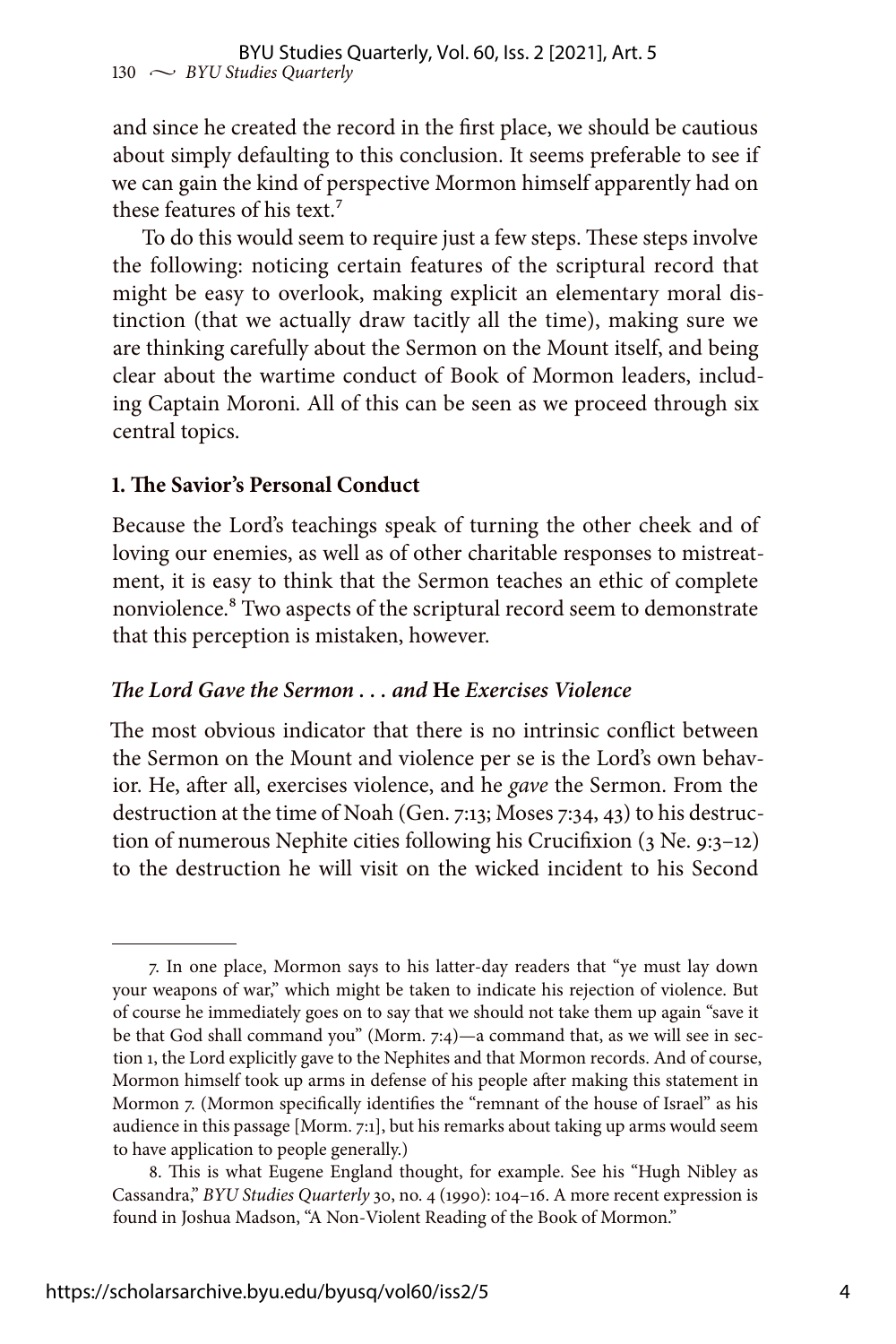Coming $-$ to multiple episodes in between $10$ —the Lord demonstrates his willingness to employ violence. It would seem evident, therefore, that the Sermon—which *he* gave—cannot be a denunciation of violence *per se*. He, at least, is morally permitted to exercise that kind of conduct.

# *The Lord Instructs His People to Defend Themselves, and He Helps Them Do So*

The Lord does not limit this propriety to himself, however. More than once he has told his followers that there are times when they, too, can exercise violence: specifically, when they are forced to defend themselves against aggression. He told the Nephites that "inasmuch as ye are not guilty of the first offense, neither the second, ye shall not suffer yourselves to be slain by the hands of your enemies" and also that "ye shall defend your families even unto bloodshed" (Alma 43:46–47). Captain Moroni thus explained that it was explicitly because of God's commandments that he took up the sword to defend the cause of his country (Alma 60:28, 34) and that resisting Lamanite invasion was "the cause of our God" (Alma 54:10). We also see that Moroni went to battle against traitors in the government precisely because the Lord instructed him in an explicit revelation to do so  $(\text{Alma 60:33}).^{11}$ 

This theme is corroborated in Doctrine and Covenants 134:11 as well as in 98:33–36, where the Lord speaks of appropriate defense as "the law" he has given over the earth's history. Moreover, speaking of the prediction that in the last days it will be "army . . . against army," the Prophet Joseph Smith remarked, "It may be that the saints will have to beat their ploughs into swords, for it will not do for men to sit down [patiently] and see their women and children destroyed."<sup>12</sup>

<sup>9.</sup> For example, Malachi 4:1; Isaiah 11:4; 66:15–16; 1 Nephi 22:23; 2 Nephi 30:10; Doctrine and Covenants 1:13; 29:17; 45:50; 63:34; 133:50–51.

<sup>10.</sup> See, for example, Exodus 9, 12, 14; John 2:14–17; Matthew 21:12–13; Jacob 7:15–20; Alma 19:21–23; Alma 33:10.

<sup>11.</sup> Some modern writers assert that Moroni's report of this revelation is flawed. See, for example, Grant Hardy, *Understanding the Book of Mormon: A Reader's Guide* (New York: Oxford University Press, 2010), 176, 177, and Kindle location 6815. In a recent paper, I have demonstrated why this view is a mistake, however. See Duane Boyce, "Captain Moroni's Revelation," *BYU Studies Quarterly,* 58, no. 4 (2019): 155–59.

<sup>12. &</sup>quot;History, 1838–1856, Volume F-1 [1 May 1844–8 August 1844]," 19, Joseph Smith Papers, [https://www.josephsmithpapers.org/paper-summary/history-1838-1856-volume](https://www.josephsmithpapers.org/paper-summary/history-1838-1856-volume-f-1-1-may-1844-8-august-1844/25) [-f-1-1-may-1844-8-august-1844/25](https://www.josephsmithpapers.org/paper-summary/history-1838-1856-volume-f-1-1-may-1844-8-august-1844/25). This quotation is taken from Thomas Bullock's report, which is the most complete firsthand record of the sermon. See also Andrew F. Ehat and Lyndon W. Cook, *The Words of Joseph Smith: The Contemporary Accounts of the Nauvoo*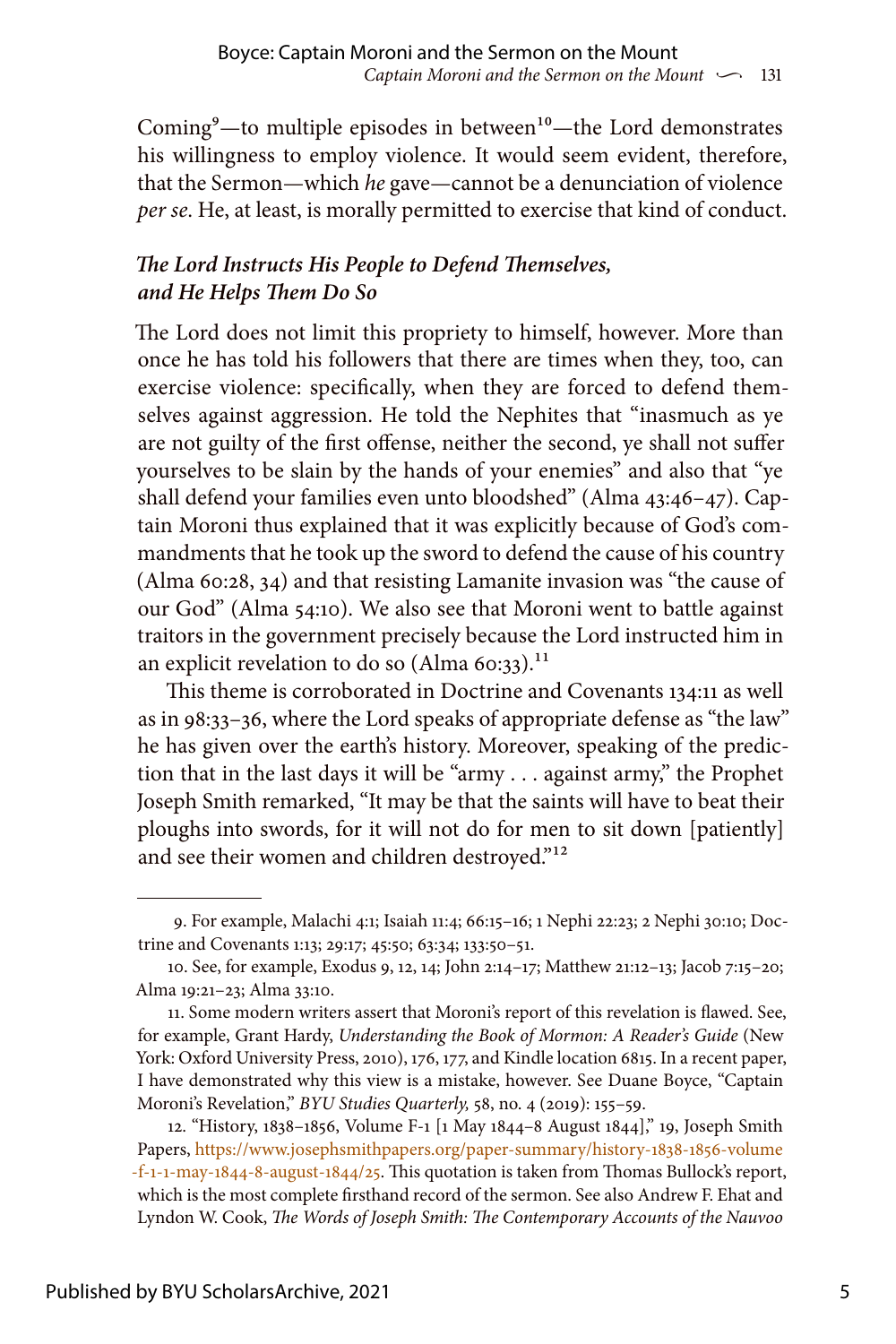The Lord's approving attitude toward his people's defense of themselves is further evident in the help he gives them. Because of the Lord's command to the Nephites "to defend your families even unto bloodshed" (Alma 43:47), they understood that, as they were faithful, the Lord would warn them "to flee, or to prepare for war, according to their danger" and that he would actually tell them "whither they should go to defend themselves against their enemies" (Alma 48:15–16)—and the text records more than one incident of exactly this type (Alma 16:6–8; 43:23–24). The Book of Mormon also reports numerous incidents when the Lord strengthened and helped the Nephites in battle against their aggressors, including strengthening Alma in his hand-to-hand combat with Amlici (Alma  $2:29-31$ ).<sup>13</sup> In each of these cases, the record directly attributes the Nephites' strength and success in waging battle to the Lord.

Thus, although the Lord gave the Sermon on the Mount, the scriptural record depicts him as not only exercising violence himself but also as commanding—and helping—his people defend themselves with violence when necessary. Such features of the scriptural record clearly preclude the idea that the Lord's Sermon prohibits violence in itself: the Lord cannot really be forbidding in the Sermon what he himself explicitly teaches and does elsewhere. To read the Sermon as a condemnation of all violence is a mistake because doing so entails that it is a condemnation of the Lord himself.

## **2. The Moral Difference between Aggressors and Victims**

The Sermon on the Mount, then, does not prohibit violence per se. It obviously does not follow from this, however, that it permits all violence in any circumstance. We can start to see what the dividing line might be by noticing the fundamental moral distinction between acts of aggression and acts of defense. Most recognize, for instance, that the violent conduct of a victim who is defending herself against rape is nothing

*Discourses of the Prophet Joseph* (Provo, Utah: Religious Studies Center, Brigham Young University, 1980), 367. The report of this statement in the Joseph Smith Papers places the word "patiently" at the end of the statement: "[I]t may be that the saints will have to beat their ploughs into swords, for it will not do for men to sit down and see their women and children destroyed patiently." I have changed placement of the word "patiently" to capture the obvious intent of the statement and thus to improve its clarity.

<sup>13.</sup> Passages that either report or presuppose the Lord's help include Words of Mormon 1:13–14; Mosiah 1:13–14; Alma 2:16–19, 28; 44:3–5; 57:25–26, 35, 36; 58:10–12, 33, 37, 39; 59:3; 60:20-21; 61:13, 21; Helaman 4:24–25; 7:22; 12:2; 3 Nephi 3:15, 21, 25; 4:10, 31, 33; Mormon 3:3, 15.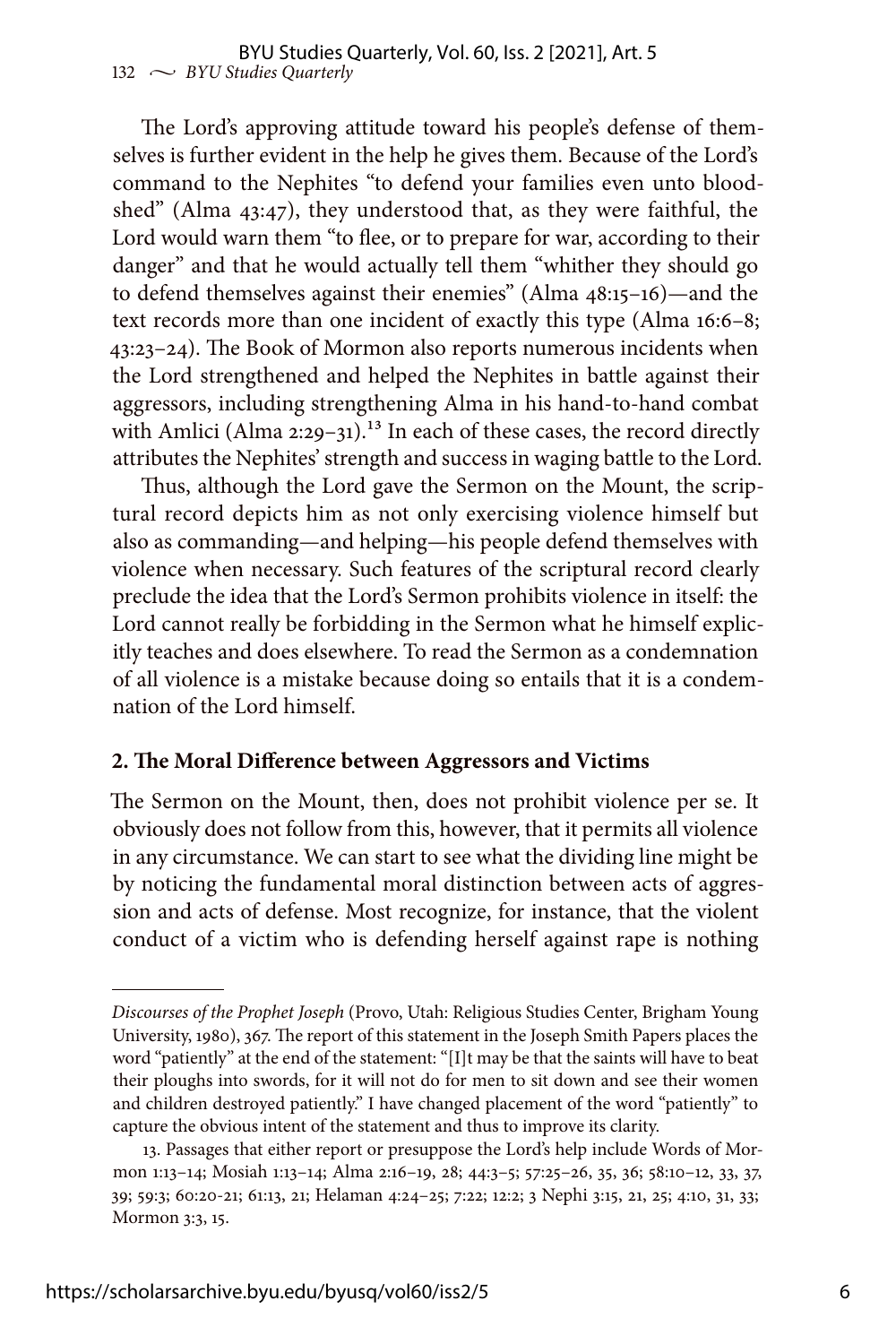like the violent conduct of her assailant. Both might be acting violently, but, morally speaking, few would think to compare their actions. Nor would we compare the conduct of a victim—who, say, is merely defending himself against being murdered—with the conduct of the aggressor who is attempting to murder him.

Such distinctions are codified in criminal law because we recognize a fundamental distinction between aggressors and victims. They have a different moral status. Aggressors, after all, are *violating* the rights of their victims, whereas victims—when all they do is fight back to defend themselves—are only *defending* certain rights. Although both might be committing violent acts, their acts are not morally equivalent. Because aggressors and victims have a different moral status, their *acts* have a different moral status $14$ 

This is why, although both Alma and Amlici exercised violence toward one another (Alma 2), including in hand-to-hand combat (vv. 29–31), Amlici was wrong, and Alma was right. Although both wielded swords, their wieldings were not remotely the same. One was an aggressor, seeking to overthrow, slay, and subjugate the Nephites, while the other was merely defending *against* that aggression. And, of course, the Lord actually intervened to help Alma in his defense (vv. 30–31). As we saw above in section 1, this is something he did with regard to the Nephites generally. Thus, while the Nephites were prohibited from committing acts of aggression or offense themselves (see 3 Ne. 3:20 and Morm. 3:14),<sup>15</sup> the Lord specifically approved the violence necessary for the Nephites to defend themselves.

It can help to think of all this in terms of simple mistreatment. When aggressors attack their victims, it is obvious that they are mistreating them. But there is no sense in which victims, in merely defending themselves, are mistreating their attackers. How does it *mistreat* a would-be murderer to prevent him from murdering you?

All of this helps us see why the Lord can support and even direct violence in certain circumstances while forbidding it in others: some acts of violence are immoral, while others are not, and the Lord, so it would seem, treats them accordingly.<sup>16</sup>

<sup>14.</sup> This is the case to the extent that defensive acts are genuinely defensive. If they move from being defensive to becoming their own acts of hostility and aggression, they lose their defensive status and the moral status that goes along with it.

<sup>15.</sup> This prohibition is also presupposed in Alma 43:46–47.

<sup>16.</sup> Although the difference between aggressors and victims is a common-sense distinction, my personal thinking on the matter derives from important works stretching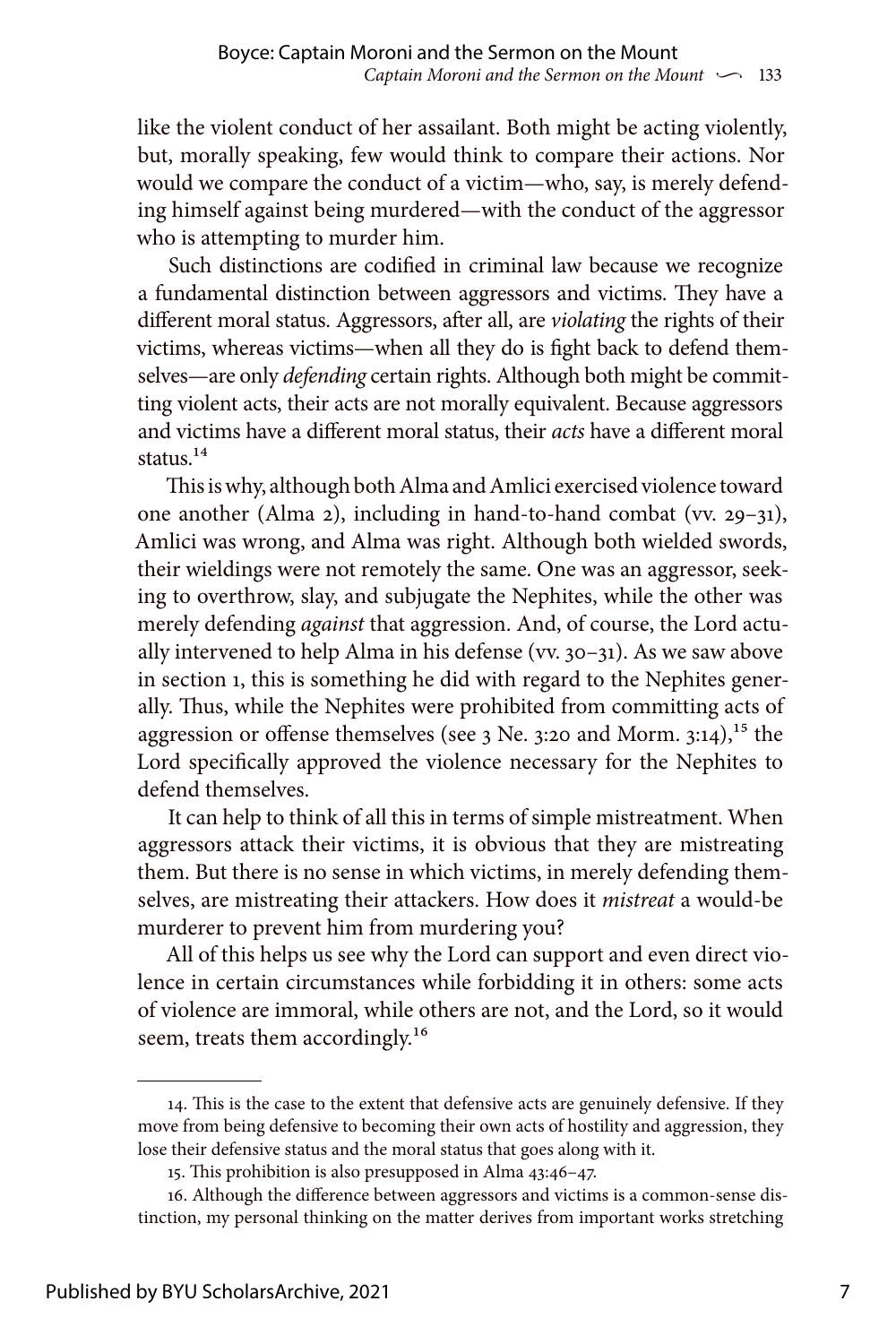### **3. The Sermon on the Mount and the Righteous State of Heart**

With these clarifications about violence in mind—both regarding the Lord's attitude and conduct and regarding the distinction between aggressors and victims—we can turn our attention to the Sermon on the Mount itself.

To begin, note that part of the reason the Sermon seems to contradict the behavior of Captain Moroni and others is that it is easy to assume that its instructions (for example, turn the other cheek) are meant to apply to every dimension and scale of life. Coupled with this is the additional tendency to think that the same instructions are behavior oriented—that they are about our physical conduct. If we think this way, it is natural to suppose that if the Lord prohibits something as small as slapping someone in return for their having slapped us, then it obviously must be wrong to do something *more* violent than this—for instance, to take up the sword to actually kill someone. If mere slapping is forbidden, how could something like wielding a sword *not* be forbidden—indeed, forbidden even more stringently?

If we assume the Sermon's injunctions apply to every scale of life and that they are about behavior per se, this is a natural conclusion to draw. Actually, though, there is no reason to make these assumptions. Two elements of the Sermon suggest a completely different line of thinking.

#### *The Scope Presupposed by the Sermon on the Mount*

Notice, first, the kind of circumstance the Sermon presupposes. The Lord does not use images of serious threats to one's life or limb (for example, rape and murder) in his teachings; much less does he employ images of peril to a whole society. The scale of life the Lord chooses to speak of is the scale of everyday living. He thus speaks of cheeks and smiting and cloaks and second miles, not of raping and killing and military devastation. This scope is evident not only in the examples the Lord selects but also in the audience he is addressing. These are normal, everyday citizens faced with the circumstances of ordinary life. He is not addressing them as heads of state confronted with the complexities of international relations, including that of protecting the lives of their citizens.<sup>17</sup>

from Kant, Buber, and Levinas to Constant, Foot, Anscombe, Thompson, Kamm, Fried, and Dworkin. A deeper discussion does not seem required for present purposes, however. I will be content if my remarks correspond to most readers' considered judgments.

<sup>17.</sup> Classical writers have typically considered the scope of these injunctions, as found in the New Testament, to be narrow as well. For a sample, see appendix B.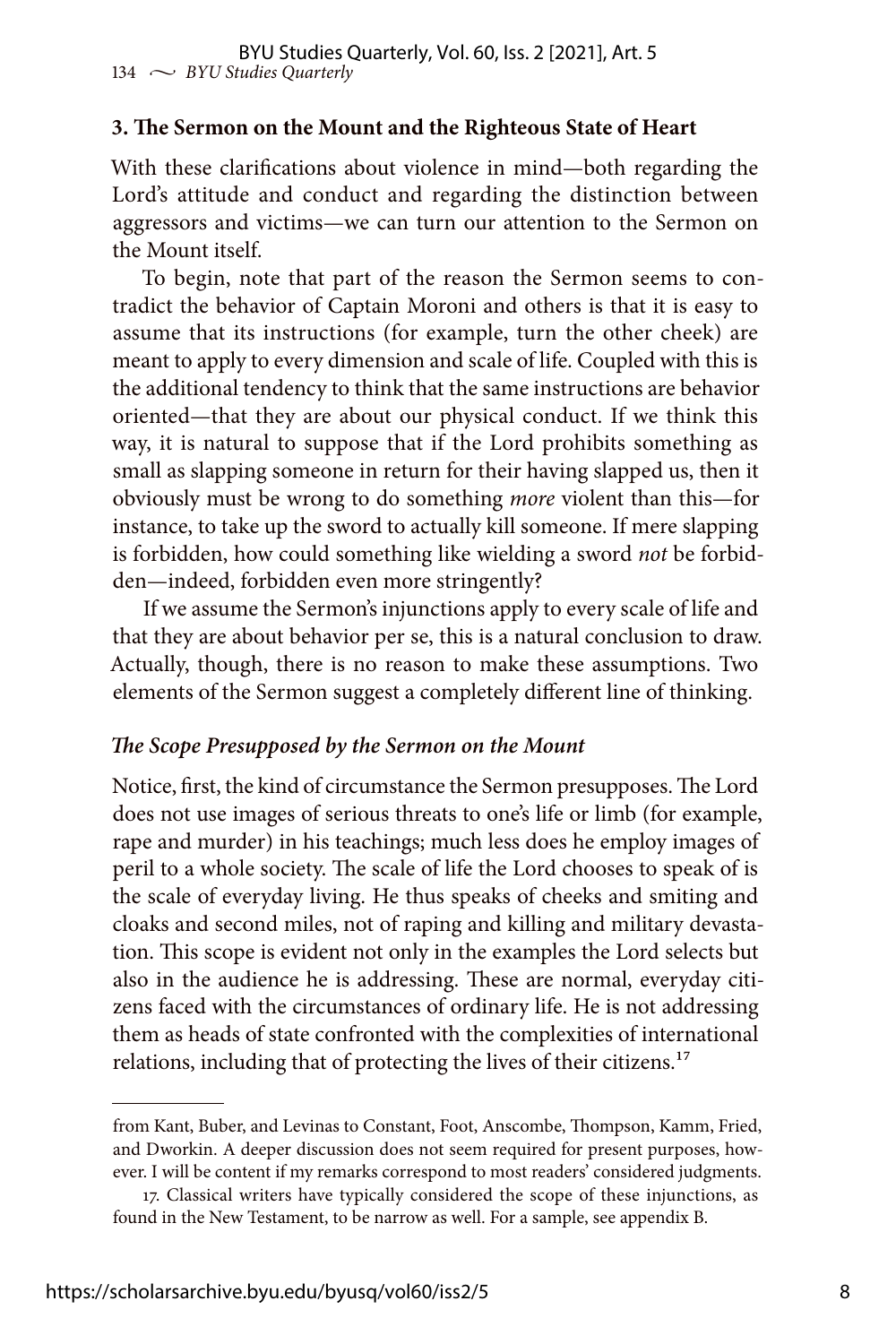Because the scope of the Lord's Sermon is limited in this way, its specific injunctions simply do not "map" more extreme circumstances. Turning the other cheek is the proper behavioral response when the issue is one of slapping, but in extreme circumstances the issue is *not* one of slapping. It is one of rape or murder or genocide. We have already seen that the Lord clearly countenances and even commands his people to defend themselves in violent circumstances of that sort. This in itself indicates (1) that the Lord is presupposing something other than violent circumstances in this sermon and (2) that its specific injunctions, therefore, are not intended to cover every possible situation. His own conduct and commandments demonstrate this.<sup>18</sup>

### *The Focus of the Sermon on the Mount*

In addition to presupposing a limited scope, the injunctions in the Sermon on the Mount are not really about specific *behaviors* in the first place. They actually teach a larger point than just what to do if someone literally slaps us on the cheek. The prescriptions are metaphorical expressions that teach us a certain way of *living,* evoking in us a sense of the kind of people we are to be*.*19 N. T. Wright describes them as sketches that simply give us the general idea of what the Lord wants.<sup>20</sup> This becomes more

<sup>18.</sup> Along with key passages in the Doctrine and Covenants, the Book of Mormon is the most decisive witness of this claim (see section 1 above: "The Savior's Personal Conduct"). Nevertheless, this point has been evident to Christian writers even though they have not had the benefit of these modern scriptures. This is one reason both Augustine (354–430) and Thomas Aquinas (1225–1274)—both of whom knew the Sermon on the Mount well—could justify entering war to defend against aggression. Indeed, they are the ancient architects of what has come to be called "just-war theory." Augustine himself coined the term "just war" (see *The City of God* 19.7, [http://www.newadvent](http://www.newadvent.org/fathers/120119.htm) [.org/fathers/120119.htm\)](http://www.newadvent.org/fathers/120119.htm), and Aquinas further developed the concept centuries later (see St. Thomas Aquinas, *The Summa Theologica,* translated by Fathers of the English Dominican Province (Benziger Bros., 1947), second part of the second part, question 40, esp. article 1, [https://www.ccel.org/a/aquinas/summa/SS/SS040.html#SSQ40OUTP1\)](https://www.ccel.org/a/aquinas/summa/SS/SS040.html#SSQ40OUTP1).

<sup>19.</sup> Although I am relying on the account in the Book of Mormon, commentators on the New Testament have long made this kind of point about this passage in the Sermon on the Mount. For remarks by Augustine and Aquinas, see appendix C.

<sup>20.</sup> Of course, Wright is commenting specifically on the New Testament version of the Sermon, but, as mentioned earlier (note 1), the relevant verses are virtually identical to those found in 3 Nephi. For his comments, see N. T. Wright, *Matthew for Everyone,* part one (London: Society for Promoting Christian Knowledge; Louisville, Ky.: Westminster John Knox Press, 2004), 49–53. Ellicott's nineteenth-century commentary sees it the same way: the Sermon is not a code of laws, but an expression of principles—the central core of which is that we are to eliminate from ourselves the natural desire for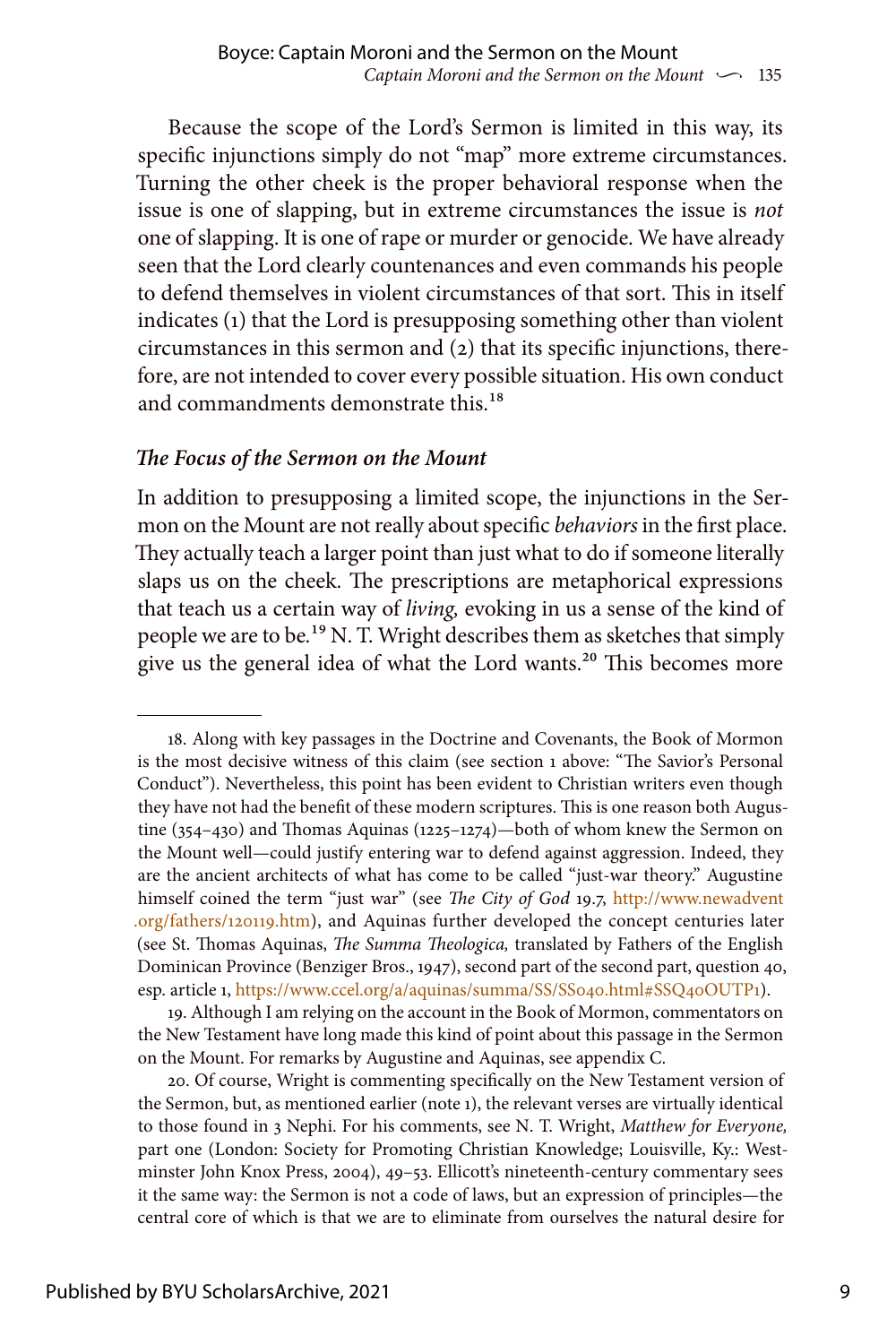obvious when the Lord follows these images with an explicit description of the deep attitude they exemplify. "Love your enemies," he instructs; "bless them that curse you, do good to them that hate you" (3 Ne. 12:44). And this, of course, simply reflects what he had said earlier: it is not enough that we simply not kill (that is, murder) our brother; $21$  we are condemned by the Lord if we are even angry with him  $(3$  Ne. 12:21–22). And he said the same about adultery and lusting (vv. 27-28). The Lord is teaching a higher standard than simply avoiding certain kinds of behavior; he cares about who we are *inside*. "Suffer none of these things to enter into your *heart,*" he emphasized (3 Ne. 12:29, emphasis added).

The Sermon on the Mount thus pertains primarily to a certain condition of heart—not to specific behavior itself.<sup>22</sup> Toward the Lord, this condition is characterized by a responsiveness to his Spirit and a humility and earnestness in trying to follow him. Toward others, it is characterized by charity and unselfishness—by an attitude of patience and longsuffering rather than of spitefulness and vengeance.<sup>23</sup>

#### **4. The Righteous State of Heart and Violent Conduct**

Because the Sermon on the Mount does not pertain to behavior per se, its specific injunctions (such as turn the other cheek) are limited in scope: they do not apply universally but are meant for matters of

23. This emphasis on the heart—on who we are inside—is true of scriptural teachings generally. For a brief introduction, see appendix D.

retaliation. See C. J. Ellicott, *New Testament Commentary for English Readers* (New York: E. P. Dutton, 1878), 29 (commentary on Matthew 5:39), [https://archive.org/details/new](https://archive.org/details/newtestamentcomm01elli/page/28) [testamentcomm01elli/page/28](https://archive.org/details/newtestamentcomm01elli/page/28) and [https://biblehub.com/commentaries/ellicott/mat](https://biblehub.com/commentaries/ellicott/matthew/5.htm) [thew/5.htm.](https://biblehub.com/commentaries/ellicott/matthew/5.htm)

<sup>21.</sup> The Hebrew word used in this commandment is roughly equivalent to "unlawful killing." The commandment is not a prohibition against killing per se but against murder.

<sup>22.</sup> This is apparent for an additional reason. New Testament commentators (William F. Albright, for instance) frequently point out the meaning of specific references in this passage to the circumstances of the Jews (for example, the Roman customs of slapping and of forced labor), and yet the Lord repeated these same expressions to the Nephites—who experienced no such customs from Roman occupiers. This indicates that the specifics of these edicts are secondary and that what matters is the state of heart they exemplify. Additionally, a strict and literal reading of such edicts would also make the Sermon more of an addition to the Law of Moses—with its detailed behavioral requirements—than a replacement of it. We would just have *new* rules—about slapping, walking two miles, giving two articles of clothing, and so forth—along with all the previous rules. I am indebted to Kim Sloan for this observation. For Albright's commentary on the Near Eastern context of these edicts, see his *Matthew: A New Translation by W. F. Albright and C. S. Mann,* The Anchor Bible (New York: Doubleday, 1971), 68–70.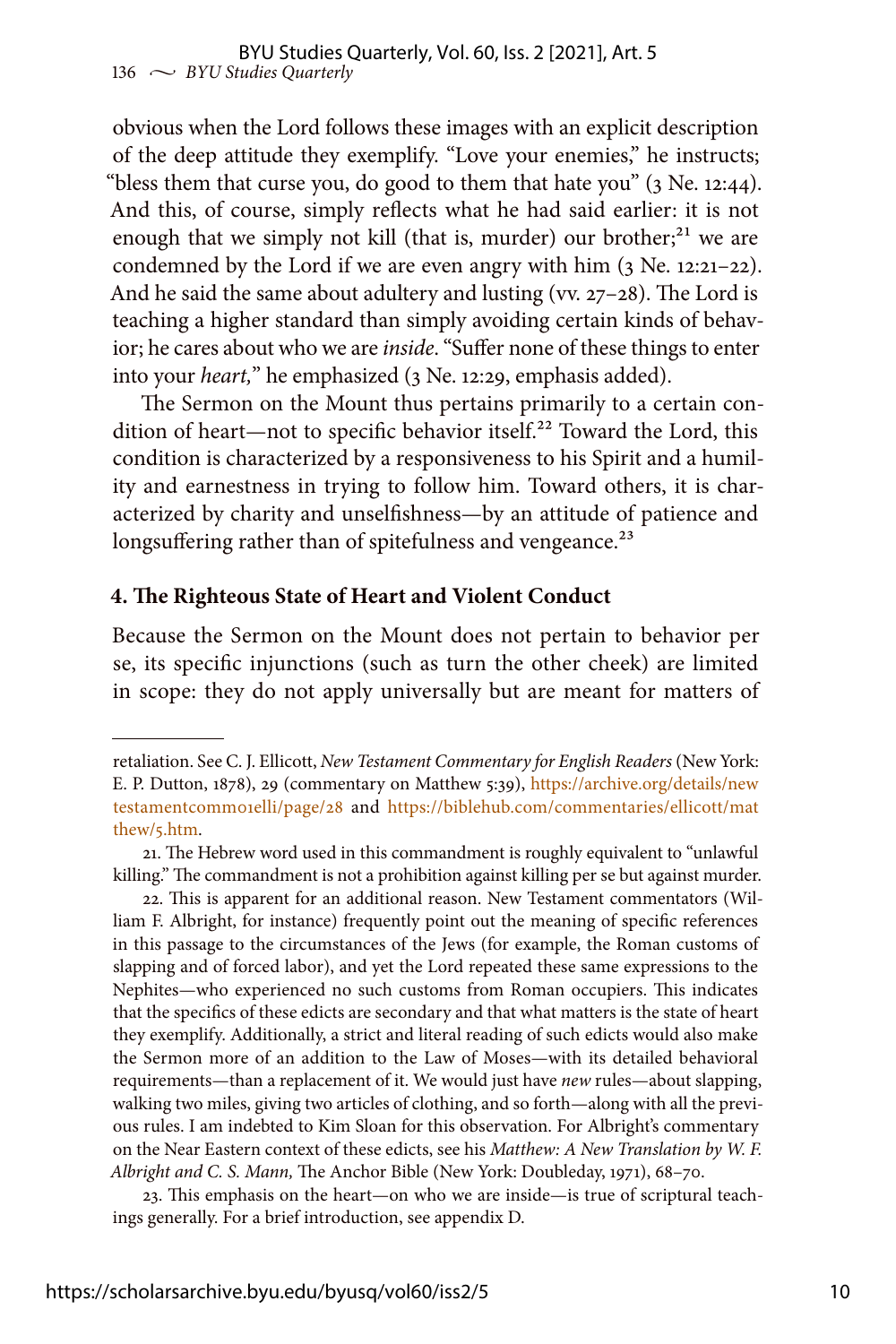everyday life. What *does* apply universally is what these injunctions teach us about the proper state of heart. What we seem to learn from the Lord's Sermon is that we are to approach all situations—both everyday and extreme—with an attitude of humility and earnestness toward following the Lord and an attitude of patience and unselfishness toward others. In matters of ordinary life *and* in situations of violence, we are to possess the righteous state of heart.

Such a condition of heart does not prohibit all violent conduct, however. As we saw earlier, although the Lord's state of heart is not only righteous but perfect, he himself commits acts of violence. We see this in the mild violence he exercised in the temple: wielding a whip, turning over tables, and threatening those who were present (John 2:14–17; see also Matt. 21:12–13; Mark 11:15–17; Luke 19:45–46). But we also see it in far more violent acts than just clearing the temple. As we saw above in section 1, he has destroyed countless lives over the history of the earth and will do so again at the end.

Since the Lord performs such acts with a perfect and devoted heart, it should not be surprising that mortals can be expected to possess a righteous state of heart under violent circumstances as well—situations in which the Lord countenances and even commands the violence necessary for self-defense.<sup>24</sup>

Certainly we see this state of heart in the lives of prophets like Nephi, Mormon, and Moroni. All of them engaged in defensive war and yet all of them enjoyed visions, revelations, and angelic ministrations.<sup>25</sup> It would seem unlikely that the Lord would bless them with such divine experiences if they had not approached even the most desperate circumstances with the heart the Lord expects of us.

We see the same spiritual condition in King Benjamin. Many write and speak of his saintly demeanor in the early chapters of Mosiah. What might be less familiar is the degree to which he was forced to engage in war prior to this time. The record tells us that "armies of the Lamanites" came against King Benjamin's people and that King Benjamin therefore "gathered together his armies," fought "with the strength of his own arm," contended "in the strength of the Lord," slew with his army

<sup>24.</sup> Note the Lord's statement to the Nephites in one situation that "ye *shall* defend your families even unto bloodshed" (Alma 43:47, emphasis added). The Lord's attitude toward self-defense is an important topic, and I have treated it at length in Boyce, *Even unto Bloodshed,* particularly chapter 7.

<sup>25.</sup> See, for example, 1 Nephi 11–14; 2 Ne. 4:23–25; 11:3; 25; 26:1–22; 28–30; 31:10–15; Helaman 12; 3 Nephi 30; Mormon 1:15; 7; 8:10–11; Ether 12:39; Moroni 8:7–9.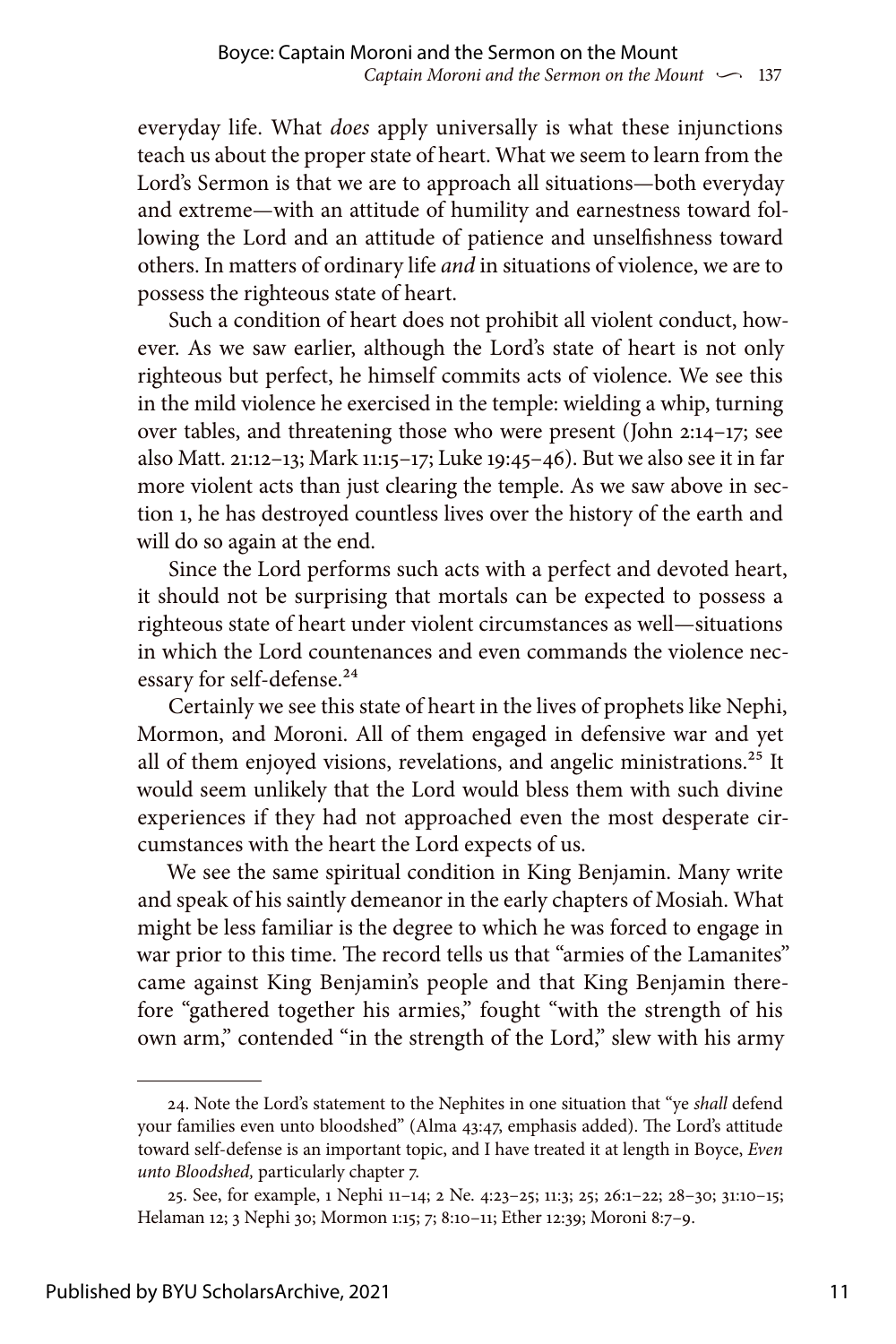"many thousands of the Lamanites," and contended against the invading armies until "they had driven them out of all the lands of their inheritance" (W of M 1:13–14). And specifically around the time of these wars, Mormon explicitly describes King Benjamin as reigning over his people "in righteousness"—indeed, as a "holy man" (W of M 1:17).

From Nephi to King Benjamin to Mormon and Moroni, all of these spiritual figures would seem to exemplify the condition of heart taught in the Sermon on the Mount. And yet, with such hearts, all of them took up the sword to defend their people against Lamanite assault.

## **5. The Conduct of Book of Mormon Leaders**

If the wartime behavior of various prophetic leaders flowed from the state of heart taught in the Sermon on the Mount, we would expect it to show in how they conducted themselves in war. And this is in fact what the record shows. Three general themes emerge when we consider the actions of prominent figures in the Book of Mormon.

## *Personal Righteousness and Encouragement of Righteousness in Others*

An obvious feature of the text is the frequency with which *prophets* led their people in defense against aggression. Nephi, Alma, Helaman, Lachoneus, Gidgiddoni, Mormon, and Moroni all held the highest spiritual designation, and they all actively led people in war. Their spiritual devotion is obvious. And that devotion was reflected in their efforts to help their people repent and develop the same spiritual earnestness. During a period when the Nephites were under threat from the robbers of Gadianton, for example, the first action taken by Lachoneus was to "cause that his people should cry unto the Lord" and to teach them to "repent of all [their] iniquities" (3 Ne. 3:12–15). Some two or three years later, when the Nephites had finally prevailed against those robbers, "they knew it was because of their repentance and their humility that they had been delivered from an everlasting destruction" (3 Ne. 4:33).

Similarly, Helaman, who led armies during one long stretch of war (including leading the Ammonites' sons in battle), first engaged in an explicit effort to help the Nephites repent and humble themselves before the Lord as they faced the Lamanite threat (Alma 48:1–6, 19–20). Mormon, too, famously exhorted his people to repentance as they faced danger (for example, Morm. 3:1–3).

All such efforts were completely consistent with the early promise to Nephi, which explicitly required remembrance of God (1 Ne. 2:19–24).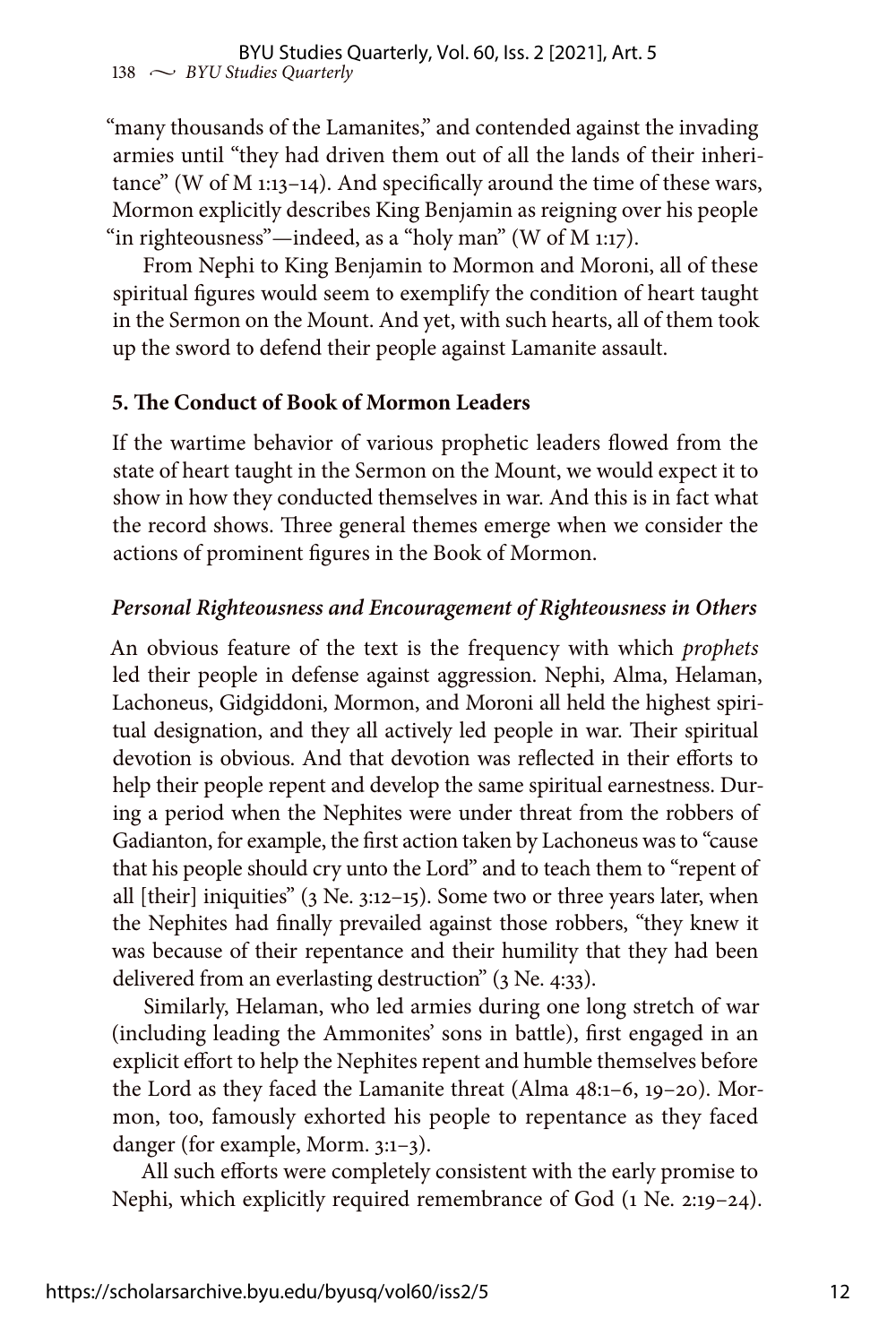This promise was highly familiar to later Nephite leaders,<sup>26</sup> and creating this spiritual remembrance was consistently their concern in leading the Nephites—including in preparing them to thwart aggressors' assaults.

The same spiritual devotion is evident even earlier in Shule—an important figure in the history of the Jaredites—who was involved to a considerable degree in war. We are told that he "did execute judgment in righteousness" (Ether 7:11), that he provided protection to prophets who had been sent to declare repentance to the people so that they "were brought unto repentance" (Ether 7:25), and that he "did execute judgment in righteousness all his days" (Ether 7:27).

# *Generosity of Spirit*

The story of Shule also introduces a second theme common to righteous Book of Mormon leaders who engaged in war. In addition to his spiritual devotion, we see a surprising generosity of spirit in Shule's dealings with his enemies. He eventually reclaimed the kingdom of his father from his treacherous older brother (who had plundered it years earlier), and then, when that brother repented, Shule forgave him and even gave him authority in the restored kingdom (Ether 7:1-13). In the course of additional family drama over a period of years, which included wars and multiple shifts in Jaredite power, Shule again showed remarkable expansiveness of soul in the wake of the treachery and threat that had been imposed upon him (Ether 7:14–22).

Think also of prophets Jacob, Enos, Mormon, and Moroni. All of them experienced repeated aggression from the Lamanites, and yet all were motivated to make and preserve sacred records *specifically in order to bless them.*27 This is particularly poignant in Moroni's case: he was preparing records to bless the Lamanites in the latter days at the very time the Lamanites were hunting him down to kill him (Morm. 8:2; Moro. 1:1–3; 10:1, 32–33).

<sup>26.</sup> Some version of this promise is explicitly reported twenty different times in the Book of Mormon. It is mentioned by seven different figures, in seven different books, in six different centuries. See 1 Nephi 4:14; 2 Nephi 1:9, 20; 5:20, 25; Jarom 1:9; Omni 1:6; Mosiah 1:7; 2:22, 31; Alma 9:13–14, 24; 36:1, 30; 37:13; 38:1; 48:25; 50:20–21; 3 Nephi 5:22. My thanks to Royal Skousen for assisting me in identifying this list.

<sup>27.</sup> See Jacob 7:24; 4:2–3; Enos 1:11–17; Words of Mormon 1:6–8; Mormon 7; Moroni 1:4; 10:1; title page.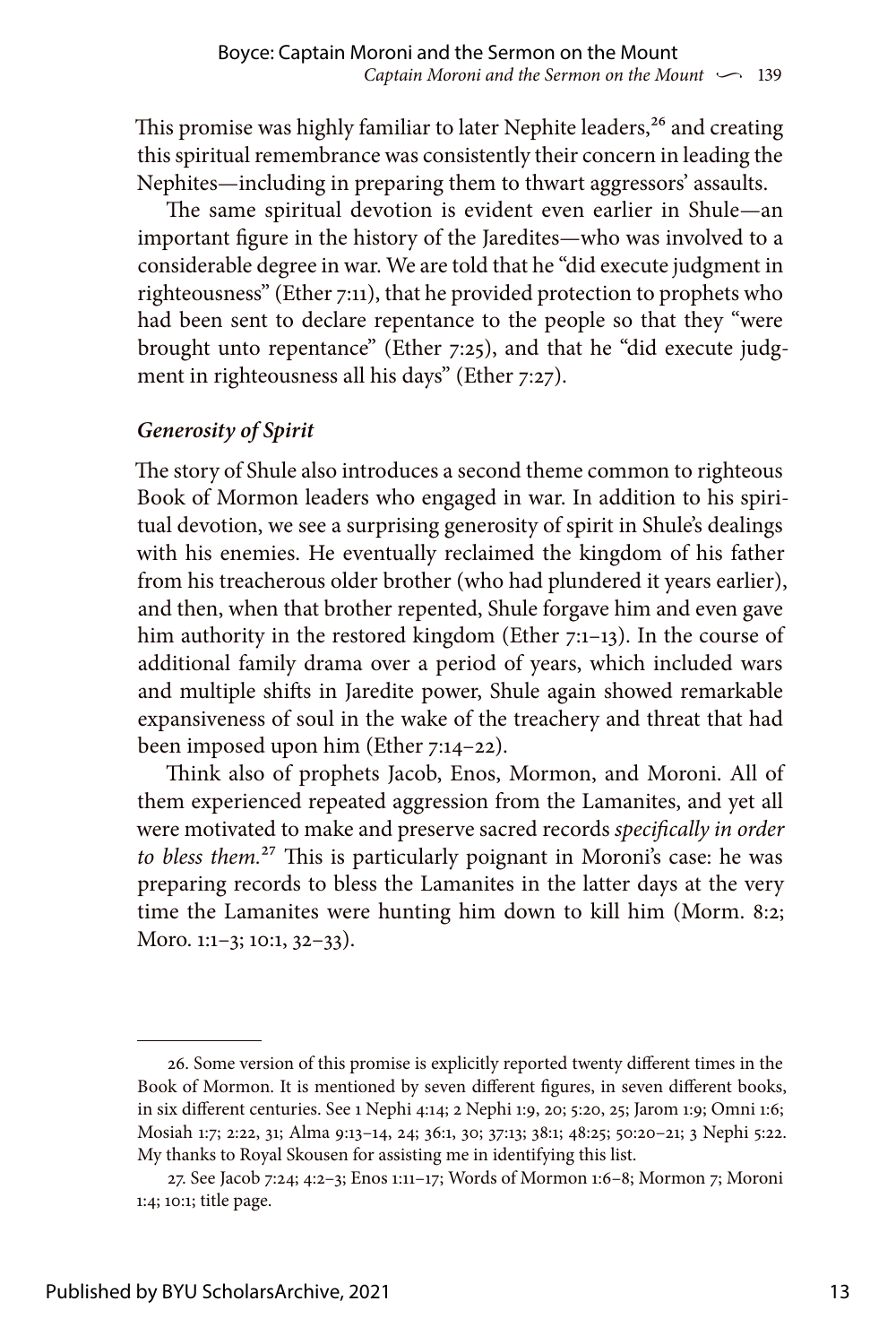## *Defensive Fighting Only*

A third characteristic of righteous Book of Mormon leaders is that they were never motivated by greed or the desire for power in their military conduct but only by defense. This was true of Shule (see Ether 7) as well as of all the righteous Nephite leaders who came later. We already observed above in section 2 the difference between the aggression of Amlici and the defensive posture of Alma and the Nephites he led (Alma 2). We see the same in Mormon, who, as the Nephites faced dire circumstances, urged "them with great energy . . . [to] fight for their wives, and their children, and their houses, and their homes" (Morm. 2:23). Whereas their enemies sought for power and subjugation, the Nephites were urged by Mormon only to defend sacred matters of life, family, and freedom.<sup>28</sup>

Ammon's story, in particular, is interesting in this respect. Although he embarked on his mission to the Lamanites with a desire to share the gospel with them, that didn't stop him from wielding a sword and killing enemies when circumstances became threatening and defense was required. Nevertheless, Ammon never harmed or even threatened anyone for selfish reasons of power or gain or self-aggrandizement. He took up the sword only when defense required it (Alma 17:19–39; 20:1–27).

<sup>28.</sup> This description of the difference between Lamanite and Nephite motives in war does not overstate the matter. The text depicts the Lamanites as prone to attack and wage war against the Nephites from the beginning. In the very earliest days, Nephi himself had to fight to defend his people from Lamanite assault (Jacob 1:10; also 2 Ne. 5:14), and aggressive wars are also reported by Jacob (Jacob 7:24), Enos (Enos 1:20), Jarom (Jarom 1:6), Abinadom (Omni 1:10), Amaleki (Omni 1:24), Zeniff (Mosiah 9–10, 19–21), and Mormon (W of M 1:13–14). This is a record of aggression starting centuries before the detailed reports we get in Alma's time and spanning the first four hundred and sixty years or so of Book of Mormon history. We also know from multiple reports that the Lamanites were motivated by hatred in their assaults on the Nephites (Jacob 3:7; 7:24; Enos 1:14, 20; Jarom 1:6; Mosiah 1:14; Alma 26:9; 4 Ne. 1:39) and that they "delighted in murdering the Nephites" (Alma 17:14). Captain Moroni also reports at one point that the Lamanites are "murdering our people with the sword," including "our women and our children" (Alma 60:17). Indeed, we learn that Moroni, and the Nephites generally, fought to prevent their wives and their children from being "massacred by the barbarous cruelty" of those who would destroy them (Alma 48:24) and that this was one of the Lamanites' explicit aims—to "slay and massacre" the Nephites (Alma 49:7). Indeed, one Lamanite leader (a Nephite dissenter who joined the Lamanites and stoked their anger against the Nephites) declared that the Lamanites' aggression would be "eternal" it would continue either to the complete subjugation of the Nephites or to their "eternal extinction" (Alma 54:20).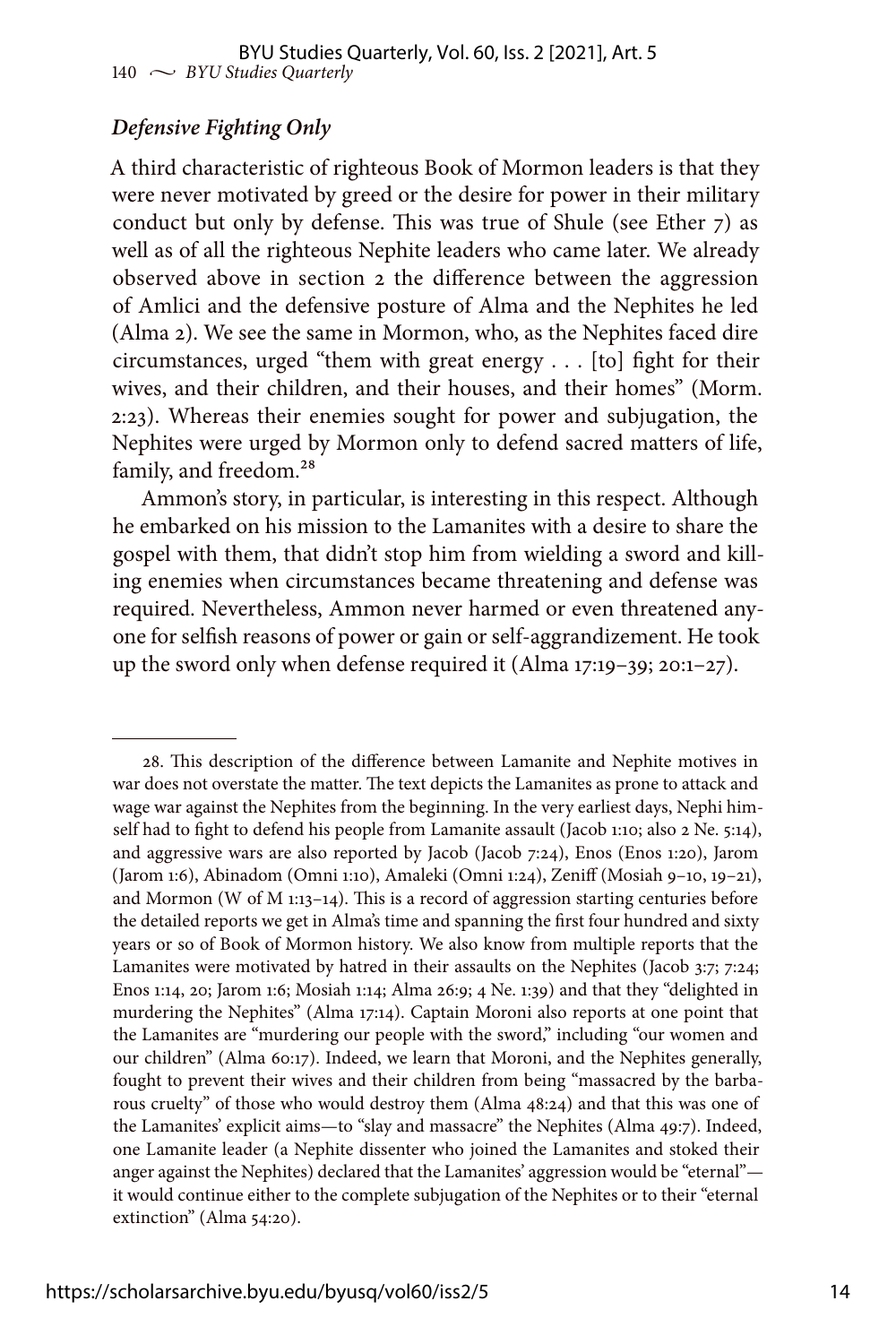This was true of all recorded Nephite leaders. Gidgiddoni prohibited the Nephites from starting war themselves, even though they were under constant threat of assault and murder from the robbers of Gadianton (3 Ne. 3:20–21). Similarly, centuries later, Mormon refused to lead the Nephites in battle once they became hostile in outlook and were motivated by the desire for vengeance (Morm. 3:14–16). Indeed, the single indication we have of the Nephites apparently aggressing against the Lamanites occurred at this time (Morm. 4:1–4). It is significant, however, that, in addition to being very late in Book of Mormon history, this was also a rogue action. The apparent aggression explicitly violated Nephite principles, occurred in violation of Mormon's personal command, and was conducted in the absence of properly constituted Nephite leadership—authority that resided in Mormon, who was refusing to lead them.29

In short, the Nephites repeatedly found themselves embroiled in conflict simply because they were repeatedly defending themselves against enemy assault. Indeed, as Hugh Nibley observed long ago, all wars between the Nephites and the Lamanites occurred on Nephite lands: they were the result of Lamanite invasions.<sup>30</sup> This was true for all instances, through a thousand years of history, except for the one rogue episode cited above in which they were not led by anyone in actual authority.

The difference between Nephite and Lamanite societies is displayed even in those cases where Nephite dissenters led the Lamanites into war against the Nephites. Examples include the Amalekites and Amulonites

<sup>29.</sup> Although an army of Nephites once set out to attack the Lamanites who were settled in the land of Nephi—so that they might retake that land—no attack ever materialized. Indeed, led by Zeniff, one faction of this party actually went to battle with others to prevent any attack on the Lamanites, and they succeeded (Mosiah 9:1–2). We are not told how this army originated or on whose authority it was acting. We do know, however, (1) that its leader was completely unlike other leaders actually named in the record—from Nephi and King Benjamin to Alma, Gidgiddoni, and Mormon—since he is explicitly described as "austere" and "bloodthirsty" (Mosiah 9:2), and (2) that, due to objections within its own ranks (resulting in the forceful overthrow of those wanting to attack the Lamanites), no attack ever occurred.

<sup>30.</sup> For Nibley's observation, see "Warfare and the Book of Mormon," in Hugh Nibley, *Brother Brigham Challenges the Saints,* ed. Don E. Norton and Shirley S. Ricks (Salt Lake City: Deseret Book; Provo, Utah: FARMS, 1994), 294; see also Hugh Nibley, *Since Cumorah,* ed. John W. Welch, 2nd ed. (Salt Lake City: Deseret Book; Provo, Utah: FARMS, 1988), 298; and "Freemen and King-men in the Book of Mormon," in Hugh Nibley, *The Prophetic Book of Mormon,* ed. John W. Welch (Salt Lake City: Deseret Book; Provo, Utah: FARMS, 1989), 354.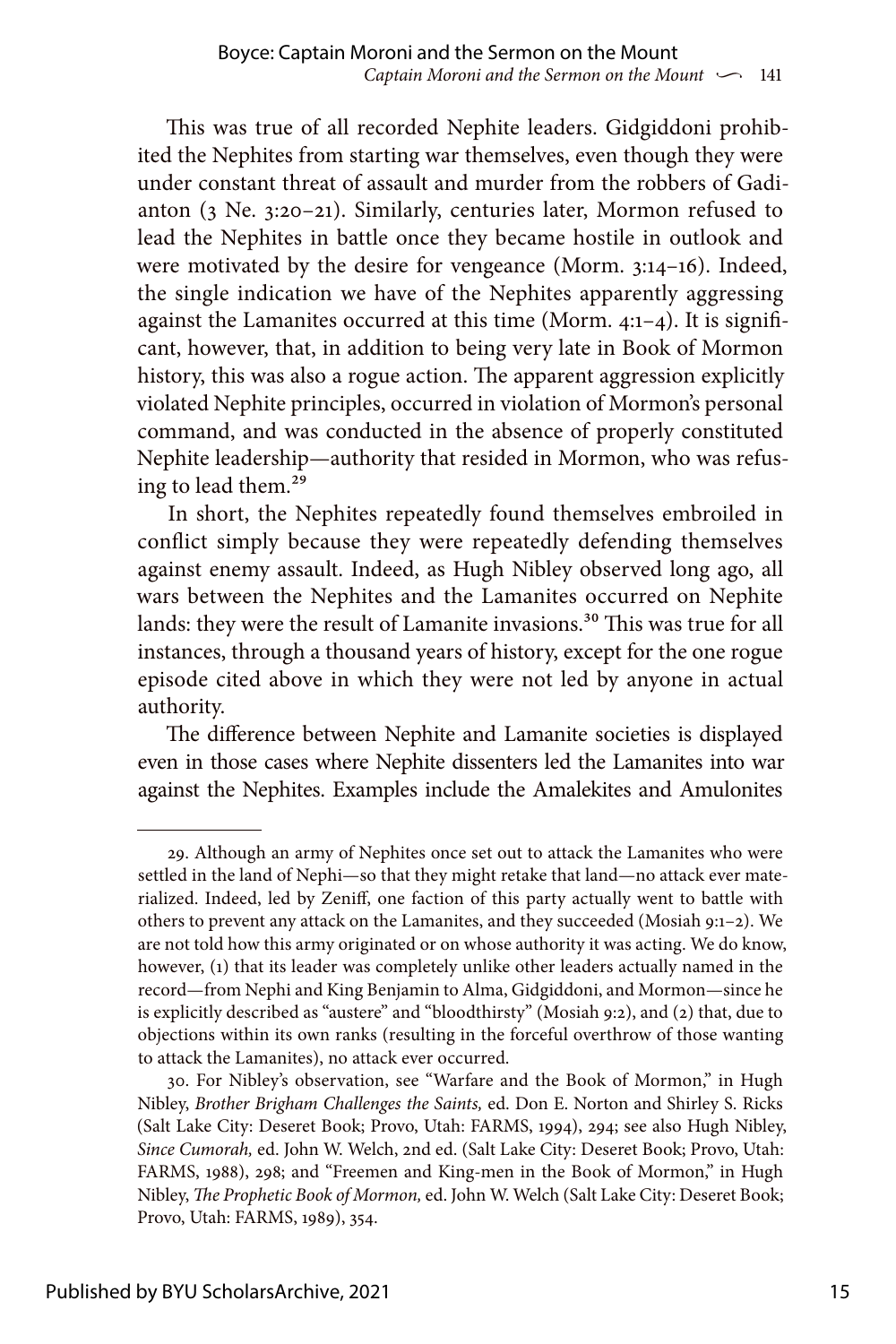(Alma 24), the Amalekites (Alma 27), the Zoramites and Amalekites (Alma 43–44), Amalickiah (Alma 46–51), Ammoron (Alma 52–62), and Coriantumr (Hel. 1). In addition, although they are not named, the text records additional instances of Nephite dissenters who were highly instrumental in fomenting Lamanite aggression (see Alma 63:14–15, Hel. 4, and Hel. 11). The Book of Mormon records no instances in which agitators gained power by stirring the Nephites up to anger and prodding them into war against the Lamanites. There are numerous examples, however, of such dissidents doing exactly that with the Lamanites toward the Nephites.

All of this—based on the record we have—highlights an important distinction between Nephite and Lamanite societies: Lamanite unrighteousness consisted at least partly in large-scale invasion, attack, and murder—including, on a smaller scale, acts of spoliation and plunder while Nephite unrighteousness did not. Moreover, although Nephite dissenters had significant success in prodding Lamanites into war against the Nephites, there is no example of the opposite occurring.

The text thus shows us that the pattern of war between the Nephites and Lamanites was not a cycle of violence in which the two populations took turns attacking each other. The pattern, over a thousand years, was actually one in which the Nephites routinely had to *defend* against attack. Indeed, fighting only in defense was a Nephite principle.<sup>31</sup> Thus, while we saw earlier that King Benjamin took up the sword, this was only because his people were under attack from Lamanite armies. His wartime behavior was not aggressive, but defensive, motivated purely by the responsibility to protect his people from attack and murder.<sup>32</sup>

<sup>31.</sup> Years after the events mentioned in note 29, and after Zeniff and another party of Nephites had been granted permission by the Lamanites to settle among them in the land of Nephi, "a numerous host of Lamanites" attacked and killed some people of Zeniff who "were watering and feeding their flocks, and tilling their lands" (Mosiah 9:14). Zeniff and his people formed an army at this time and drove the Lamanites out of their appointed land, slaying many of them. Thus began a series of subsequent conflicts—yet even here it is noteworthy that the clash was initiated by Lamanites (1) entering land that was legitimately occupied by the Nephites, (2) killing the Nephites who dwelt there, (3) stealing the Nephites' goods (in this case "flocks, and the corn of their fields"), and (4) having then to be driven out by force of arms. Zeniff was not one of the Nephites' prophetic leaders, but even he is not a counterexample to the way such Nephites behaved in terms of defensive fighting.

<sup>32.</sup> It might seem that Captain Moroni was the aggressor on occasion, but we will see in the following section, "The Conduct of Captain Moroni," that this was not the case.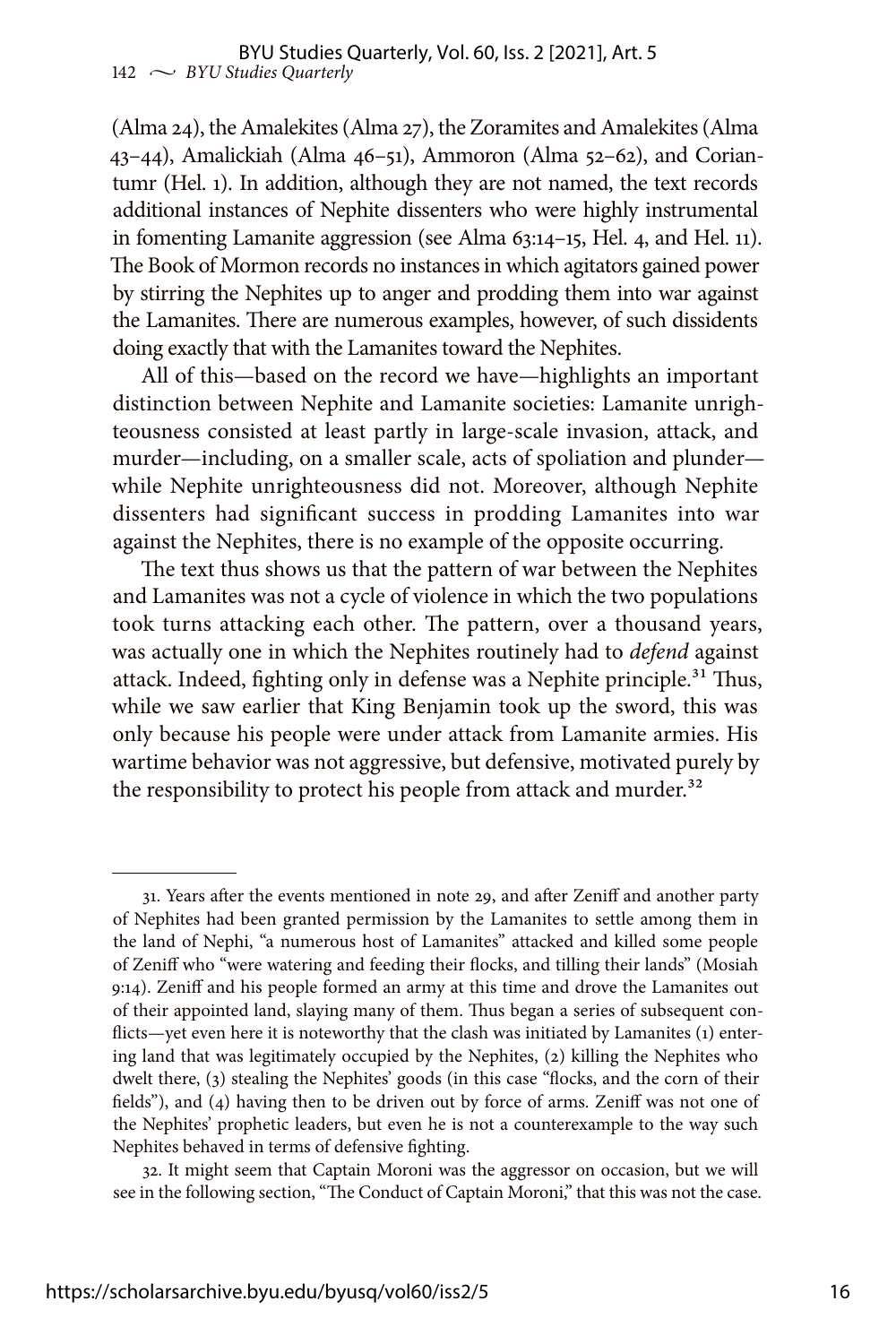# *State of Heart and Extreme Circumstances*

These three themes in the wartime behavior of Book of Mormon leaders teach us something important about the state of heart taught in the Sermon on the Mount. After all, we already appreciate, at least in a general sense, what it means to love our enemies, to do good to those who hate us, to turn the other cheek, and so forth in the *ordinary* circumstances of life. We understand that we are to be patient and unselfish toward others and that we are to resist the temptation for retaliation when we suffer insult, for example. But it is more difficult to understand what this state of heart means in the *extreme* circumstances of life. It is natural to wonder what an attitude of unselfishness and patience looks like when aggressors (1) repeatedly invade one's country; (2) seek to murder men, women, and children; (3) explicitly pursue overthrow of one's gospelfounded society; and (4) plan to replace that society with a culture that is united in open hatred of one's people and their gospel roots.<sup>33</sup>

Book of Mormon leaders give us a good picture of what the righteous state of heart looks like in exactly such circumstances, however. As we have seen, all of these prophets and other righteous leaders (1) were personally devoted to the Lord (and implored their people to be the same), (2) were surprisingly generous in the way they dealt with their assailants, and (3) engaged only in defending their people and themselves—they did not start aggressive wars of their own and were not motivated by greed, power, or a spirit of vengeance. This is true of leaders from Shule and King Benjamin to Mormon and Moroni.

Such characteristics are impressive. It is fair to say that these leaders lived the principles taught in the Sermon on the Mount, at least to the degree that any mortal can, in the extreme circumstances that were forced upon them. Indeed, it would seem that their behavior demonstrates what living up to the Sermon simply *meant* in their threatening and violent circumstances.

# *A Note on the Ammonites (Anti-Nephi-Lehies)*

Now, it might be tempting to think that the Sermon on the Mount is actually best exemplified in the conduct of the Ammonites, not that of Alma, Mormon, King Benjamin, and others. After all, allowing themselves to be killed seems a direct instantiation of the instruction to "turn

<sup>33.</sup> Again, this way of putting it does not overstate the matter. See note 28.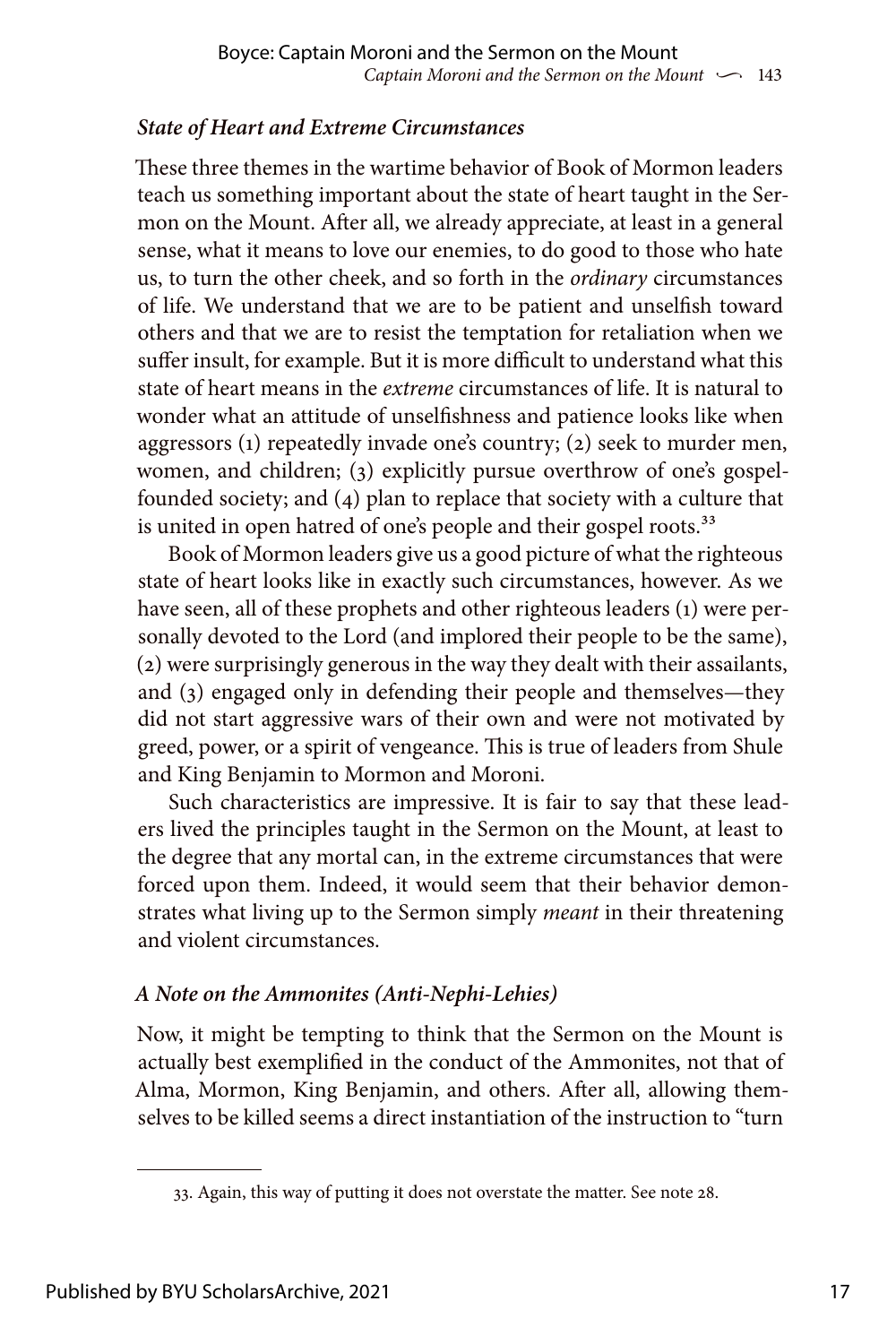the other cheek" and thus might seem superior to the defensive fighting seen in King Benjamin and other Nephite leaders.

This conclusion would seem to be a mistake, however. A careful reading of the text indicates that the Ammonites were actually not opposed to violence in principle. The reason the Ammonite men allowed themselves to be killed—perhaps the most dramatic episode in the Book of Mormon—is that they were a people who were repenting of murder. Their repudiation of violence was a token of their penitence for past acts of aggression and violence against the Nephites; refusing to take up arms, even in self-defense, was a part of their repentance.<sup>34</sup>

The Ammonites are wonderfully impressive, of course. They supply what must certainly be among the most inspiring examples of repentance, contrition, humility, and sustained devotion to the Lord that can be found anywhere in scripture. Nevertheless, their attitude toward war was actually no different than the attitude of Alma, King Benjamin, and other Nephite leaders. Their outward behavior was materially different only because their past was materially different.<sup>35</sup>

#### **6. The Conduct of Captain Moroni**

The themes we see in Nephite leaders generally, then, are (1) personal righteousness and the encouragement of righteousness in those they led, (2) generosity of spirit toward their attackers, and (3) confinement to defensive fighting. These, it would seem, are expressions of the state of heart taught in the Sermon on the Mount as applied to extreme circumstances. What does the text show us about Captain Moroni?

<sup>34.</sup> I have developed these points at length in other publications, each with a somewhat different slant. See Duane Boyce, "The Ammonites Were Not Pacifists," *Interpreter: A Journal of Mormon Scripture* 20 (2016): 293–313; "Were the Ammonites Pacifists?" *Journal of the Book of Mormon and Other Restoration Scripture* 18, no. 1 (2009): 32–47; and Boyce, *Even unto Bloodshed,* chapters 4 and 5, where I go into the greatest detail.

<sup>35.</sup> This is one reason, among others, why the view advanced by J. David Pulsipher in an earlier paper does not succeed. He argues that the Book of Mormon exhibits a continuum of acceptable approaches to aggression, with active defense on one end of the spectrum and pacifist response (the more divine approach) on the other end. In addition to other difficulties, however, this argument appeals for support to the pacifism of the Ammonites when, in fact, the Ammonites were not pacifists. For Pulsipher's discussion, see J. David Pulsipher, "The Ammonite Conundrum," in Mason, Pulsipher, and Bushman, *War and Peace in Our Time,* 1–12.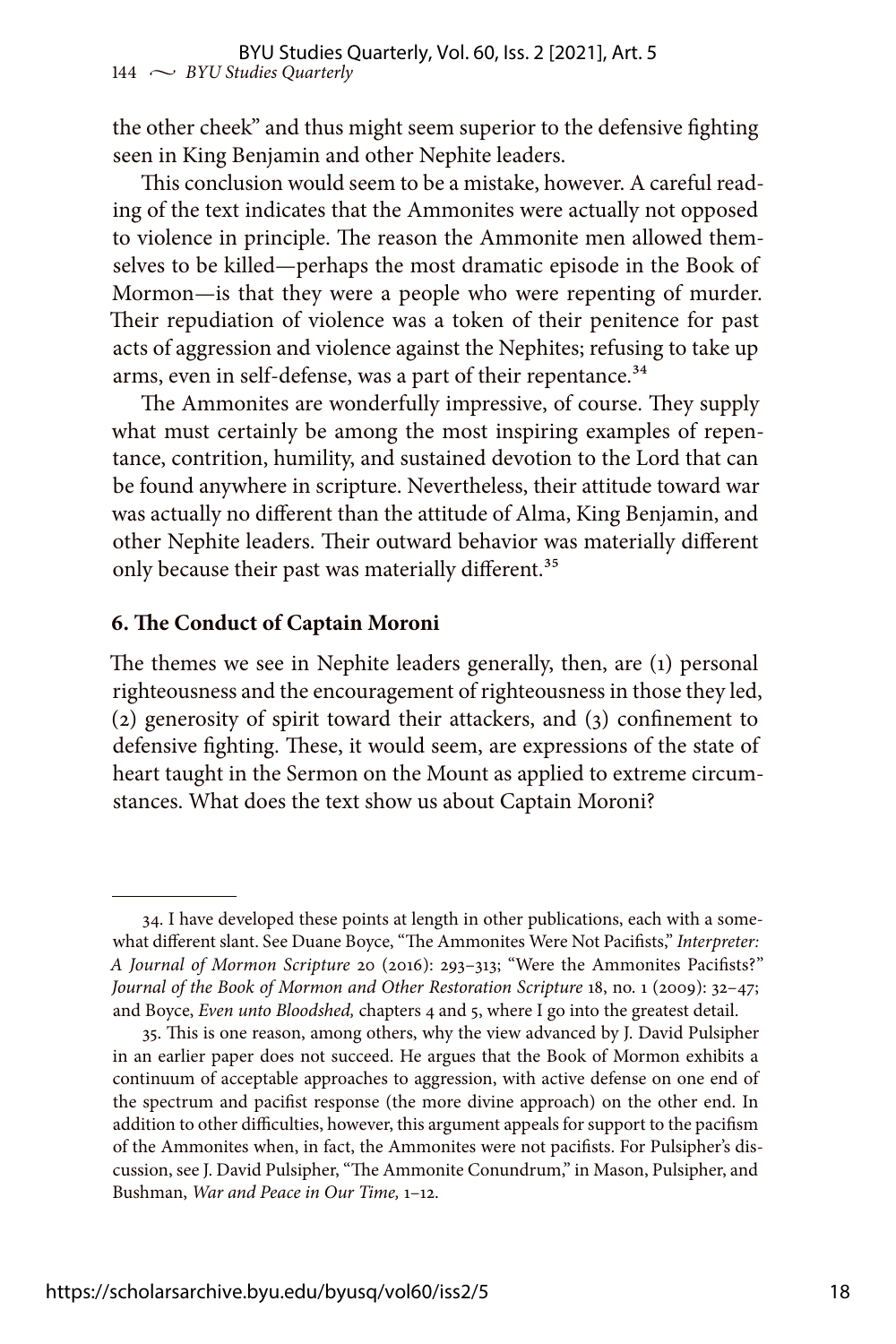# *Personal Righteousness and Encouragement of Righteousness in Others*

Here is a sample of what we see in the text regarding Captain Moroni's spiritual devotion:

- 1. He engages in "mighty" prayer (Alma 46:13, 16, 17).
- 2. He receives revelation from the Lord in the form of a full sentence (Alma 60:33).36
- 3. He writes "In memory of our God" as the first words on the title of liberty (Alma 46:12).
- 4. He identifies those he is defending at this time specifically as those "who have taken upon [them] the name of Christ" (Alma 46:18).
- 5. He invites the people to rally around the symbolism of the title of liberty "in the strength of the Lord" (Alma 46:20).
- 6. He implores the people at this time to "keep the commandments of God," quotes the prophet Jacob from the brass plates in order to provide the context for the title of liberty, and ends by framing it all in terms of "the faith of Christ" (Alma 46:23–27).
- 7. He specifically attributes the victory over Zerahemnah to "our faith in Christ," speaks of the "all-powerful God," considers the duty of the Nephites to defend their families as something "sacred," and declares that the Nephites "owe all our happiness" to "the sacred word of God" (Alma 44:3–5).
- 8. He explains the purpose of the Nephites' defense against Lamanite invasion in terms of "our religion and the cause of our God" (Alma 54:10).
- 9. He explains that he is engaged in defense specifically to honor "the covenant which I have made to keep the commandments of my God" (Alma 60:34).
- 10. He commands one Lamanite leader to deliver up his army's weapons and cease their aggression "in the name of" (a) "that all-powerful God, who has strengthened our arms that we have gained power over you"; (b) "our faith"; (c) "our religion"; (d) "our rites of worship"; (e) "our church"; (f) "the sacred support" that

<sup>36.</sup> As mentioned earlier, some doubt the accuracy of this revelation. But see again note 11.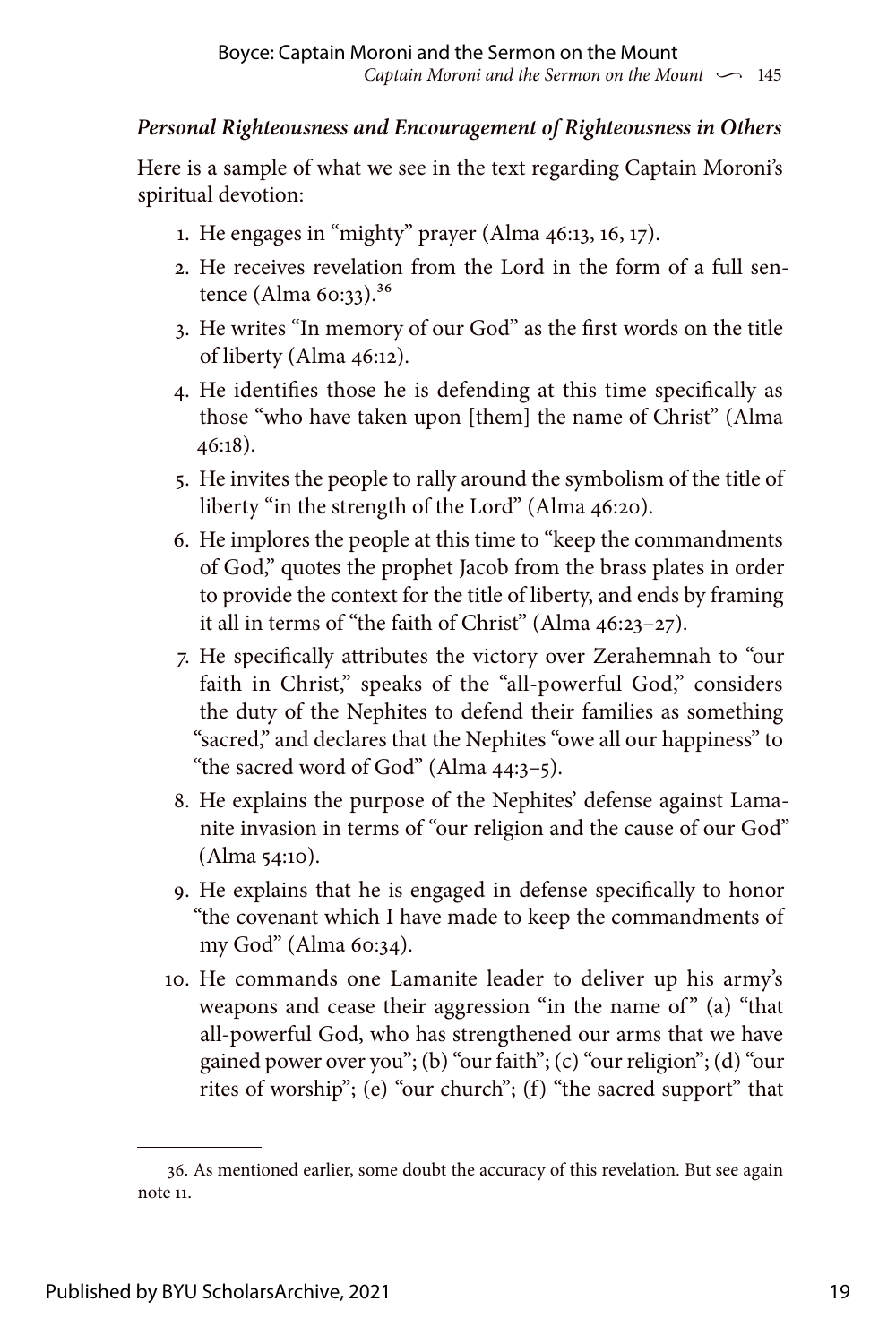the Nephites owe their wives and children; and (g) "the sacred word of God" (Alma 44:3–6).

- 11. He is referred to by Helaman, high priest at the time, as his "dearly beloved brother . . . in the Lord" (Alma 56:2).
- 12. He is described by Pahoran as having "greatness" of heart, even though Pahoran felt wrongly censured by Moroni (Alma 61:9).<sup>37</sup>

And, in his running commentary on the text, Mormon tells us of Captain Moroni:

- 1. His very first effort in preparing the Nephites to defend themselves from Lamanite assault was to prepare them spiritually—to be faithful to the Lord (Alma 48:7).
- 2. His purpose was to allow the Nephites to "live unto the Lord their God" and to maintain "the cause of Christians" (Alma 48:10).
- 3. His heart "swelled" in thanksgiving to God (Alma 48:12).
- 4. He was a man "firm in the faith of Christ" (Alma 48:13).
- 5. He "gloried" in keeping the commandments of God (Alma 48:16).
- 6. He gloried in "doing good" (Alma 48:16).
- 7."The very powers of hell would have been shaken forever" if all men were like him (Alma 48:17).
- 8."The devil would never have power over the hearts of the children of men" if they were like him (Alma 48:17).
- 9. He was "like unto Ammon" and "the other sons of Mosiah," and he was even like Alma (Alma 48:18).

These features of the text are significant. Despite the text's recording of Moroni's many wartime activities, along the way it also portrays him as a spiritually earnest disciple of Christ who prayed mightily and repeatedly invoked the name of the Lord in his defensive efforts, and who also received revelation, gloried in keeping the commandments of God, rejoiced in doing good, and implored his people to be faithful disciples of the Lord.

<sup>37.</sup> Pahoran took Moroni's censure personally, even though Moroni wrote his epistle to all the Nephite governors—not just Pahoran—who had responsibility for managing the war. For a discussion of this, see Duane Boyce, "Captain Moroni's Revelation," *BYU Studies Quarterly* 58, no. 4 (2019): 155–59.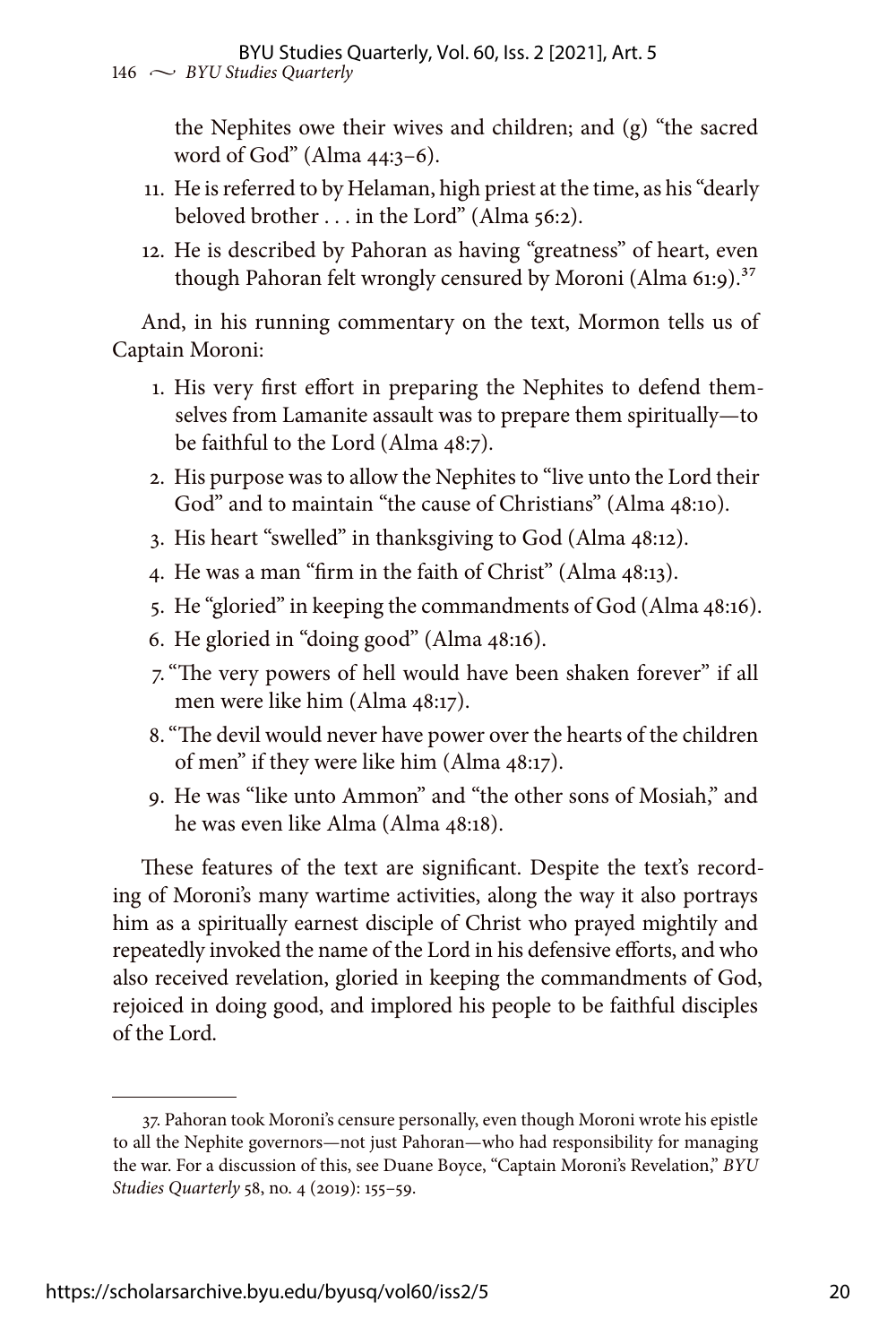# *Generosity of Spirit*

Mormon also tells us that Captain Moroni, though embroiled in war, "did not delight in bloodshed" (Alma 48:11). Indeed, like other Book of Mormon leaders, Moroni displayed a surprising generosity of spirit in view of his circumstances. For example,

- 1. He gave Zerahemnah's army every chance to end the battle it was losing, saying, "Behold, Zerahemnah, that we do not desire to be men of blood. Ye know that ye are in our hands, yet we do not desire to slay you" (Alma 44:1).
- 2. He ceased this battle altogether on the simple condition that the Lamanite attackers enter a covenant that they would never aggress against the Nephites again (Alma 44:19–20).
- 3. He forgave rebellious Nephites, who were compelled to end their aggression against other Nephites, and permitted them to return to their own lands in peace (Alma 50:25–36).
- 4. He refused to attack defenseless Lamanite soldiers when he easily could have assaulted them (Alma 55:18–19).
- 5. He managed on two occasions to completely surround an army of Lamanites and, though he could have slain them at will, spared their lives and permitted them to surrender (Alma 52:31–39; 55:20–24). This is in stark contrast to the Lamanites who, in one theater of the war, spared only the chief captains of the Nephites whom they took prisoner—and killed all their other prisoners of war (Alma 56:10–12).
- 6. Despite his anger toward Ammoron, he still held out the possibility of Ammoron's repentance, stating that there would be no more war if Ammoron withdrew his aggression and returned to his own lands (Alma 54:6–11).
- 7. He attributed the Lamanites' hatred of the Nephites to "the tradition of their fathers," contrasting it with the much worse "love of glory and the vain things of the world" afflicting Nephite dissidents (Alma 60:32).
- 8. He led people who "were sorry to take up arms against the Lamanites, because they did not delight in the shedding of blood . . . [and] were sorry to be the means of sending so many of their brethren out of this world into an eternal world, unprepared to meet their God" (Alma 48:21–23).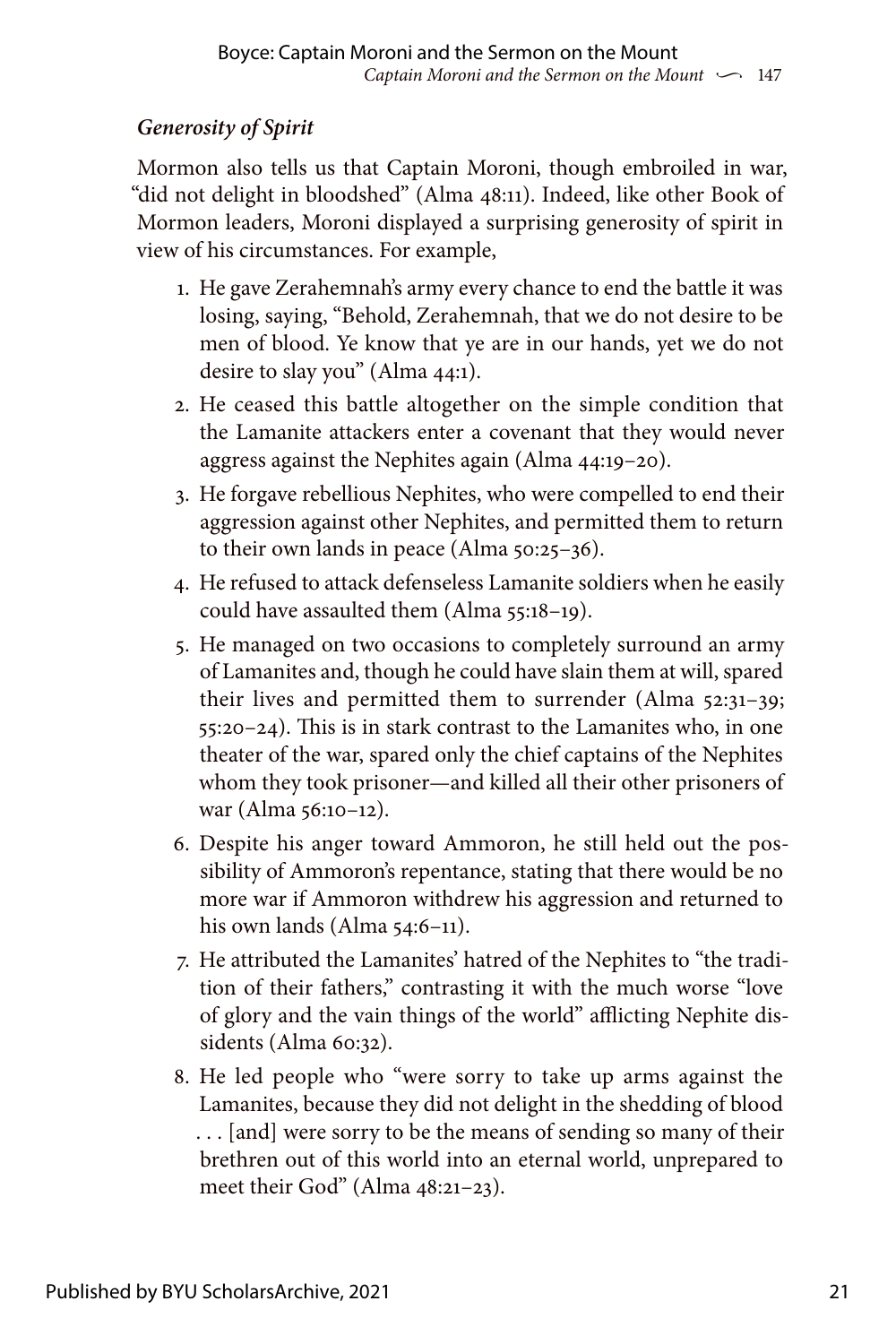- 9. At the end of one battle, in the final year of the war, he extracted a covenant from the Lamanite invaders that they would no longer aggress against the Nephites and then simply sent them in peace to live with the people of Ammon (Alma 62:14–17).
- 10. He did what we see in the previous example a second time as well, later that same year (Alma 62:19–28).

It is not uncommon for those embroiled in war to become hardened, cynical, and even cruel in their conduct—to actually seek blood and to lust after revenge (think of Mormon's soldiers, for example, in Mormon  $3:9-11$ ,  $14$ ).<sup>38</sup> As mentioned above, in one theater of the war, the Lamanites actually killed most of the Nephites they took as prisoners. But this was not true of Moroni. Although he was engulfed in war for nearly fifteen years,<sup>39</sup> even in the final year of war he was willing to spare his attackers and allow them to leave the battlefield in peace.

## *Moroni's Anger toward Ammoron*

Moroni was not without anger in the extreme circumstances of his war, of course. In an epistle to Ammoron, for example, he said, "Behold, I am in my anger" (Alma 54:13), and then, after receiving Ammoron's reply, "was more angry" with him (Alma 55:1). It was during this exchange that Moroni said, "I will come against you with my armies; yea, even I will arm my women and my children . . . ; yea, and it shall be blood for blood, yea, life for life; and I will give you battle even until you are destroyed from off the face of the earth" (Alma 54:12).

Such anger might seem to disqualify Captain Moroni as having the state of heart taught in the Sermon on the Mount. But it is important to keep three significant factors in mind.

The first is that Moroni expressed his anger toward Ammoron after suffering attacks from the Lamanites for a full decade.<sup>40</sup> These assaults caused massive destruction and loss of life, and they were all completely needless and unjust. It does not seem much of a defect to

<sup>38.</sup> See also Mormon 4:11; Moroni 9:5, 8–10, 19, 23.

<sup>39.</sup> The long conflict in the book of Alma begins at the start of the eighteenth year of the reign of the judges, and Captain Moroni has charge over all the Nephite armies at that time as well (Alma 35:13; 43:4, 16–17). The long series of conflicts finally ceases at the end of the thirty-first year of the judges (Alma 62:39), making fourteen years in all.

<sup>40.</sup> Moroni became general of the Nephite armies in the beginning of the eighteenth year of the judges (Alma 43:4, 16–17), and he wrote this epistle in the beginning of the twenty-ninth year (Alma 54:1).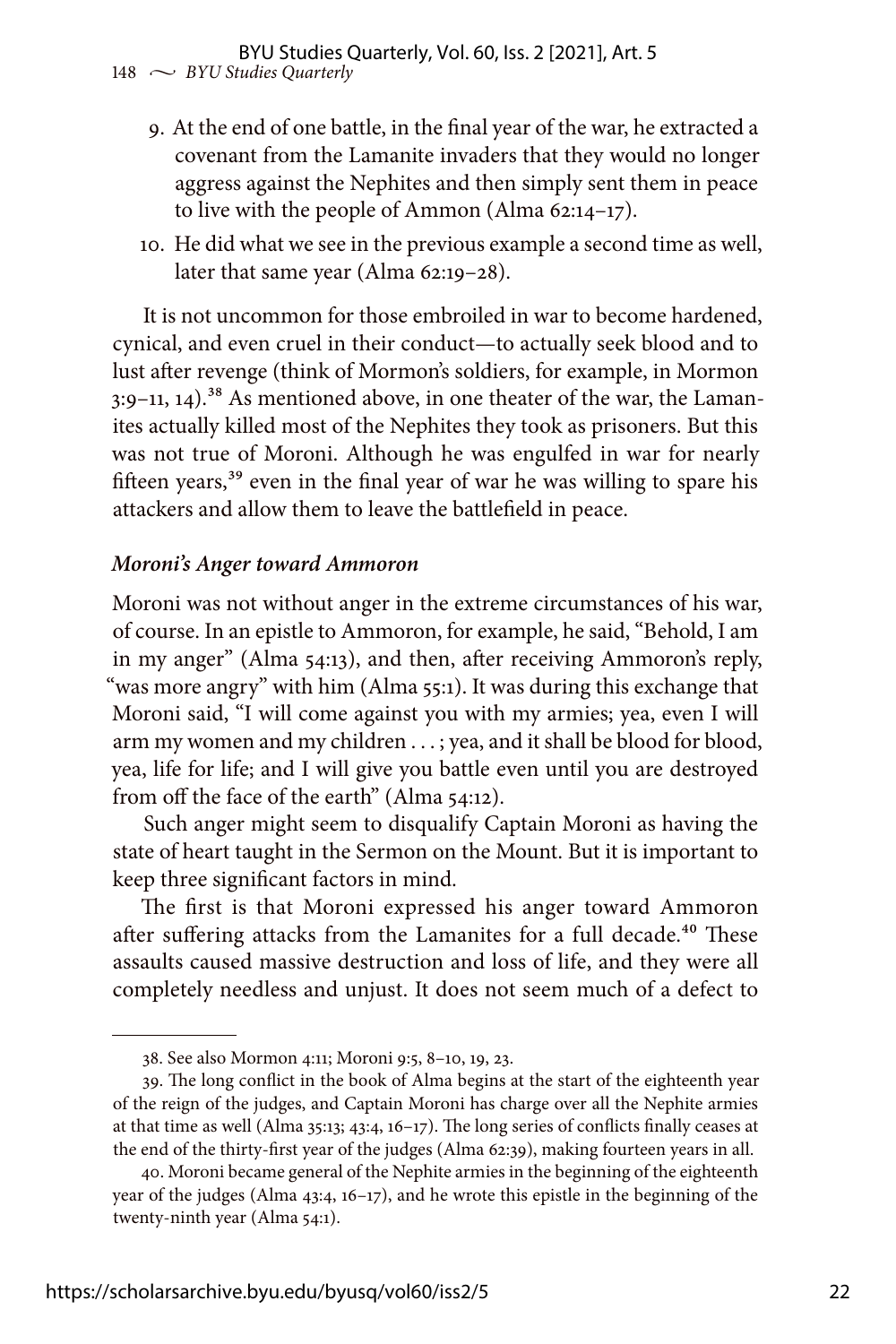express anger at one's assailants after suffering attack and murder from them for a *decade*.

Second, Moroni sounds more violent in these statements than he ended up actually behaving. Following this exchange of epistles, when he actually had the chance to pursue "blood for blood" and "life for life" and to "destroy" large numbers of Lamanite warriors who were completely at his mercy, he did not follow through. This was one of the episodes mentioned above in which Moroni managed to completely surround a whole army of Lamanites whom he could have slain almost at will. Yet despite his earlier expressions about "blood," "destroying," and "seeking death," he spared their lives and simply invited them to surrender (Alma 55:20–24).

Thus, while Moroni might have gotten carried away in his feelings in writing to Ammoron, his anger was not such that he actually delivered on his rhetoric. To possess the right state of heart is not equivalent to being perfect, after all. That Moroni engaged in extreme threats is undoubtedly evidence that he was not perfect, but the fact that he did not come close to carrying out those threats—when he easily could have—is evidence that he also possessed the right state of heart in the way that mortals are able to possess it. He apparently repented of the excesses in his epistle, and it was because of his righteous state of heart in general that he was led to do so.

Finally, it is important to note that the Lord himself expresses anger numerous times in scripture.<sup>41</sup> This indicates that anger in itself is not a spiritual defect. Instead, it would seem that anger, like violence, can actually flow from the righteous state of heart taught in the Sermon on the Mount. Just as the Lord's violence stems from a perfect and divine state, so, too, does his anger. It is not the selfish emotional mistreatment of others that typically comprises mortal anger. It is the natural condemning response of a pure and sinless soul to craven wickedness.

To the degree mortals approximate this same state of heart, it is plausible that they would have the same condemning response. They would experience moral indignation where the Lord experiences it. This seems to be the case with Moroni in his attitude toward Ammoron.

<sup>41.</sup> In one place, for instance, the Lord says: "I command you to repent—repent, lest I smite you by the rod of my mouth, and by my wrath, and by my anger, and your sufferings be sore—how sore you know not, how exquisite you know not, yea, how hard to bear you know not" (D&C 19:15). For just a few more examples, see Isaiah 1:4; 65:3; 66:15–16; Jeremiah 32:30; Alma 8:29; 9:12, 18; 33:10; Helaman 13:10; Doctrine and Covenants 1:13; 5:8; 29:17; 63:2, 11, 32; 84:24; 87:6; 133:50–51; Moses 7:1, 34; 8:15.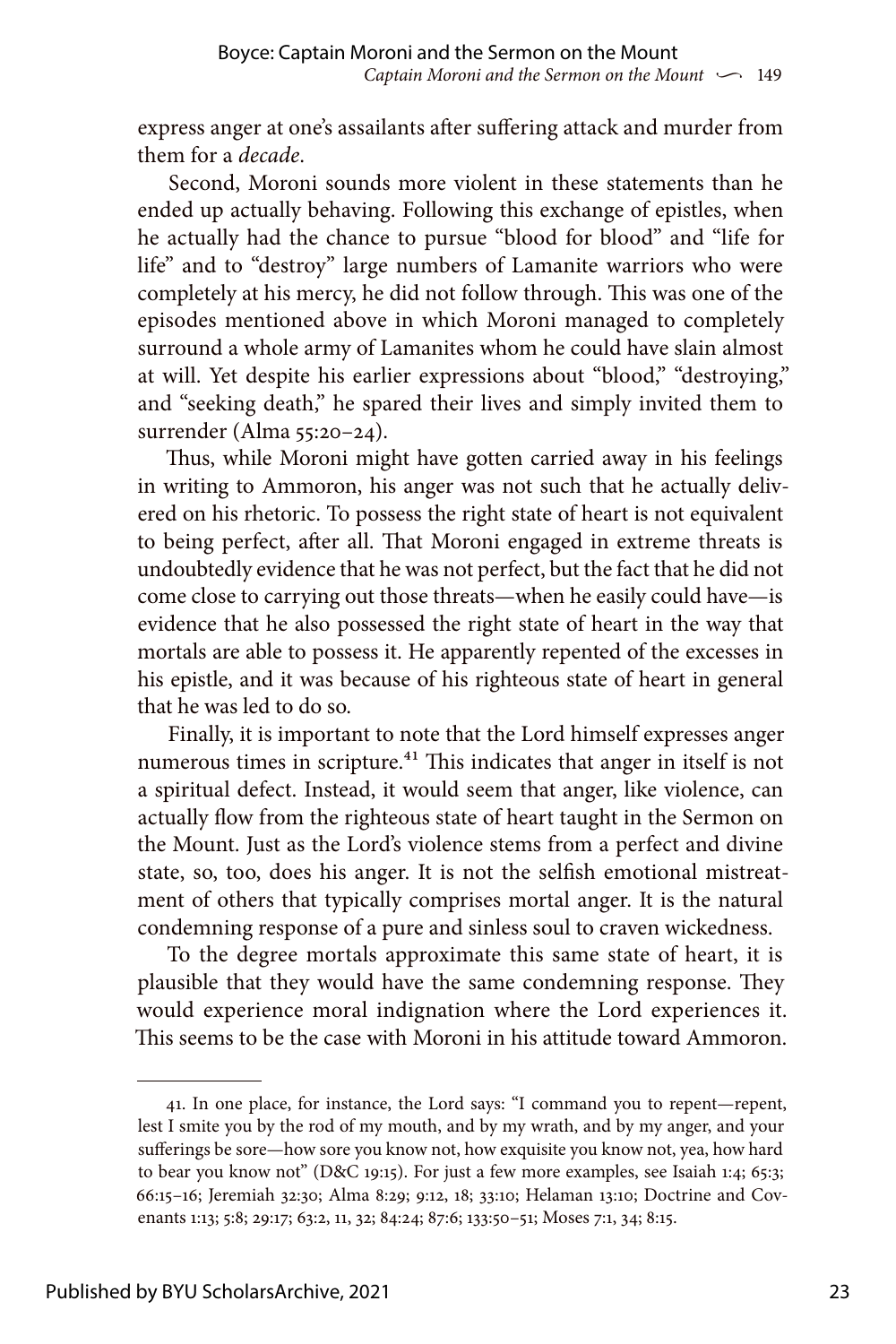From Zerahemnah to Amalickiah to Ammoron himself, the Nephites had had to defend themselves repeatedly from being murdered. And, in conducting defense against this ongoing violence and aggression, the Nephites had suffered huge loss of life over many years—many thousands of deaths of Nephite citizens who should not have had to defend themselves in the first place. And the Lamanites, led by these Nephite dissenters, pursued their aggression without end. The Lord expressed his anger at the violence filling the earth at the time of Noah (Moses 7:34–36; 8:28–30), so if Moroni had a heart similar to the Lord's (in kind if not in degree), then it is no surprise that he would have a similar response to the violence being visited upon his own people in his own time.<sup>42</sup>

What we seem to see in all this is that anger, just like violence, can flow from the state of heart taught in the Sermon on the Mount. We saw earlier that the Lord's Sermon denounces anger; however, based on present considerations, it would seem to do so in exactly the way it denounces violence: the condemnation presupposes a certain *kind* of anger, just as it presupposes a certain *kind* of violence. The Sermon obviously does not condemn the *Lord's* kind of anger, after all—any more than it condemns the Lord's kind of violence. And it would seem that, in large degree at least, Moroni's anger toward Ammoron was just that: the Lord's kind of anger. As such, neither is it condemned. And the same analysis applies to other incidents of Moroni's anger during the long war.<sup>43</sup>

It is true, of course, that all judgment is left to the Lord and that we are required to forgive everyone (see, for example, D&C 64:10). Thus, whatever the Lord does with Ammoron and other aggressors, Captain

<sup>42.</sup> This is in contrast to the anger we see in Amalickiah. In his failure to outmaneuver Moroni on one occasion, we are told that Amalickiah "was exceedingly wroth, and he did curse God, and also Moroni, swearing with an oath that he would drink his blood"—and all this "because Moroni had kept the commandments of God in preparing for the safety of his people" (Alma 49:27). The text depicts Amalickiah as fighting only because he lusted after power, and he did so in murderous threat to innocent lives. His anger toward Moroni was the tantrum of a wicked and violent man who found himself thwarted in his wicked and violent purposes. This was completely unlike Moroni's anger. In circumstances of defending his people from unjustified violence and attack, Moroni was fighting only because he had to, and he did so purely in defense of innocent lives. His anger in the circumstances was a natural condemning response to the suffering of his people and to the wicked men who were causing it. Similar to the Lord's own case (again, in kind if not in degree), it was an expression of the spiritually earnest, unselfish state of heart.

<sup>43.</sup> See, for example, his attitude toward Amalickiah (who explicitly intended to kill Nephites in his quest for power) in Alma 46 and toward the traitorous Nephite governors (who were complicit with the Lamanites' aggression) in Alma 60.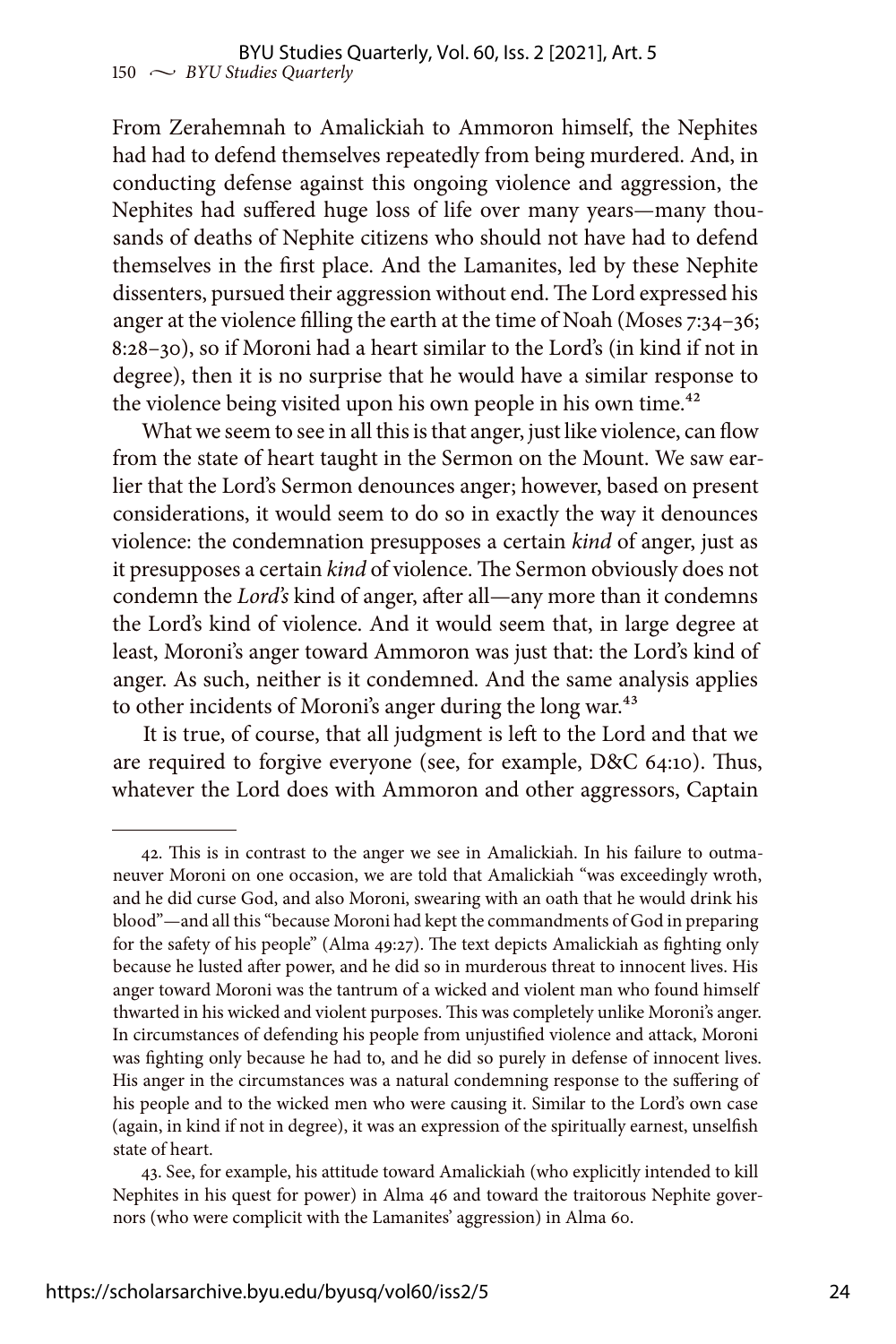Moroni must ultimately forgive them. But it does not follow from this that, in facing their aggression, he cannot have the same condemning response toward them that the Lord has. It would seem obvious that he can, and that's what the account appears to show us.<sup>44</sup>

# *Defensive Fighting Only*

With all this in mind, it is no surprise that Captain Moroni also fought purely in defense. We saw earlier that this was a Nephite principle, and we are told more than once that Moroni's motivation in taking up the sword (as well as the motivation of those he led) was the same: strictly to defend Nephite lives and Nephite society.<sup>45</sup>

It might be tempting to think that Moroni engaged in aggression in a number of incidents, including when one of his subordinates, Teancum, slew Amalickiah and Ammoron (Alma  $51:33-34$ ; 62:36).<sup>46</sup> But to draw connections of this sort is to confuse offensive tactics with offensive *war.* The famous Jewish uprising against Nazi forces in the Warsaw ghetto in 1943 was certainly an offensive tactic, for example—but it could hardly be considered an act of offensive war. The Jews were already engulfed in war as a result of the Nazis trying to exterminate their race, and their revolt was simply a defense against *that*. This was also true of Allied forces generally in World War II, from the invasion of Normandy to a thousand other incidents: their defense against Axis aggression required countless offensive tactics, but that's exactly what they were: offensive tactics integral to defending themselves from the Axis onslaught.

The same was true of the Nephites. Whenever Nephite leaders pursued offensive military tactics, it was only because they were already engaged in a defensive war that was not their doing.<sup>47</sup> They themselves

<sup>44.</sup> Classical writers on the New Testament have addressed the question of anger for disciples of Christ. For some examples, see appendix E.

<sup>45.</sup> See, for example, Alma 35:14; 43:9–10, 45, 47; 48:10, 12–14, 24; 49:7; 56:46; 60:17; 61:10. We saw the one apparent exception to this Nephite pattern earlier, but it was an exception that occurred during Mormon's time (and in spite of Mormon), centuries after Captain Moroni. We also saw an instance in which Nephites intended to attack the Lamanites but in which other Nephites forcefully prevented this (see note 29).

<sup>46.</sup> See, for example, Alma 43:30–42; 44:8–18; 46; 50:6–12; 51:13–21; 62:1–8, 15, 25, 31–32, 38.

<sup>47.</sup> Examples include Alma 2:35–37; 3 Nephi 4:11–14, 20–22, 25–27. When considered in full context, such actions are different from those condemned by Gidgiddoni and Mormon when, as we saw earlier, they insisted that the Nephites act only defensively (3 Ne. 3:20; Morm. 3:14). In the Gidgiddoni and Mormon examples, the Nephites who were pressing for revenge would not have been purely defensive in their actions: in an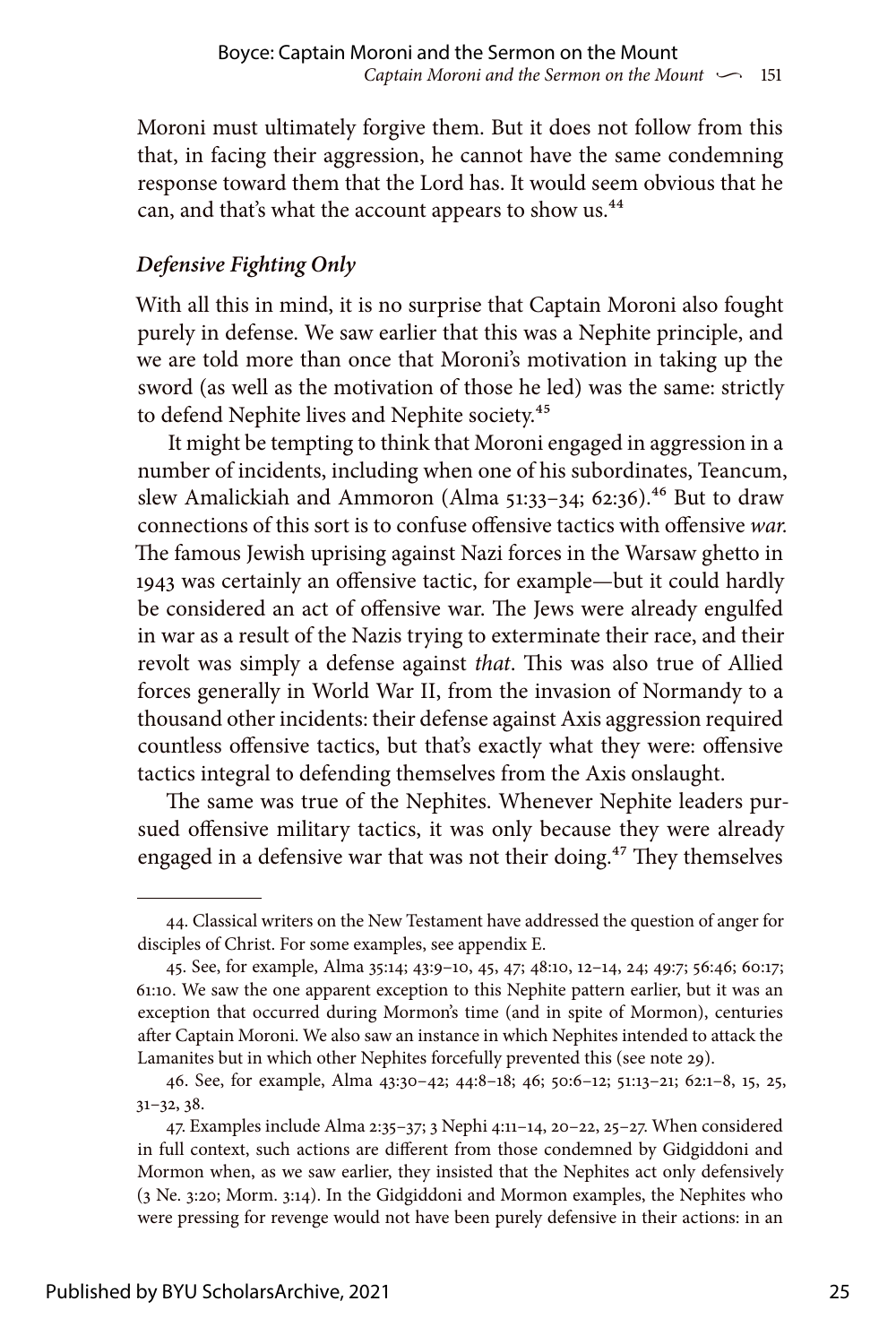had not instigated the hostilities but were merely defending against them. Moroni himself initiated no aggression, for instance. He invaded no lands, and he sought no power over other populations. He fought only because, and when, the Lamanites were invading and assaulting his people in their own lands.

### *The Episode in Alma 50*

The commitment to defensive fighting was true of Moroni even when he drove Lamanites out of lands that were part of Nephite territory and back into Lamanite lands (Alma 50:6–12). This action occurred during a lull in the actual fighting, but this lull was nothing like a cessation of hostilities or of danger. Indeed, Mormon reports of the circumstances during this period of Nephite history that the wars did not cease "for the space of many years" (Alma 48:22). Moroni was thus urgently engaged in defense against ongoing Lamanite assault at the time, and he was responsible, as general of all the armies, for protecting Nephite lives and Nephite society against such murderous aggression. All the while, these Lamanite settlements established "strongholds of the Lamanites" and were seen as sources of "strength and power" for Lamanite invasion and they were all situated in Nephite territory (Alma 50:11–12). It would seem that no responsible leader could fail to attempt what Moroni did: drive these Lamanite settlers back into Lamanite lands. Indeed, later Nephite dissenters appreciably increased the threat to Nephite lives when, living on Nephite lands, they actually overthrew and possessed the city of Zarahemla and then entered into an alliance with the Lamanites—specifically in order to assist them in achieving victory over the Nephites (Alma 61:1–8). This episode indicates the extreme danger faced by the Nephites in having Lamanites positioned in Nephite territory.

Thus, while Moroni's act of driving Lamanites from Nephite land certainly constituted an offensive tactic, it was nothing close to aggression or to the launching of offensive war.<sup>48</sup> What is someone *supposed* to

important sense they would have been doing more than employing offensive tactics in a defensive war but actually instigating conflict of their own. This is not true of the incidents in Alma 2:35–37; 3 Nephi 4:11–14, 20–22, 25–27.

<sup>48.</sup> On one occasion, Captain Moroni threatened to follow the Lamanites into their own land and to wage war until the Lamanite invaders were "destroyed from off the face of the earth" (Alma 54:12). This occurred during the exchange of epistles with Ammoron mentioned earlier, in which Moroni demanded both a certain type of prisoner exchange and the withdrawal of the Lamanites from their "murderous purposes" and of their armies from Nephite lands (Alma 54:4–14). Even though the Lamanites refused to withdraw,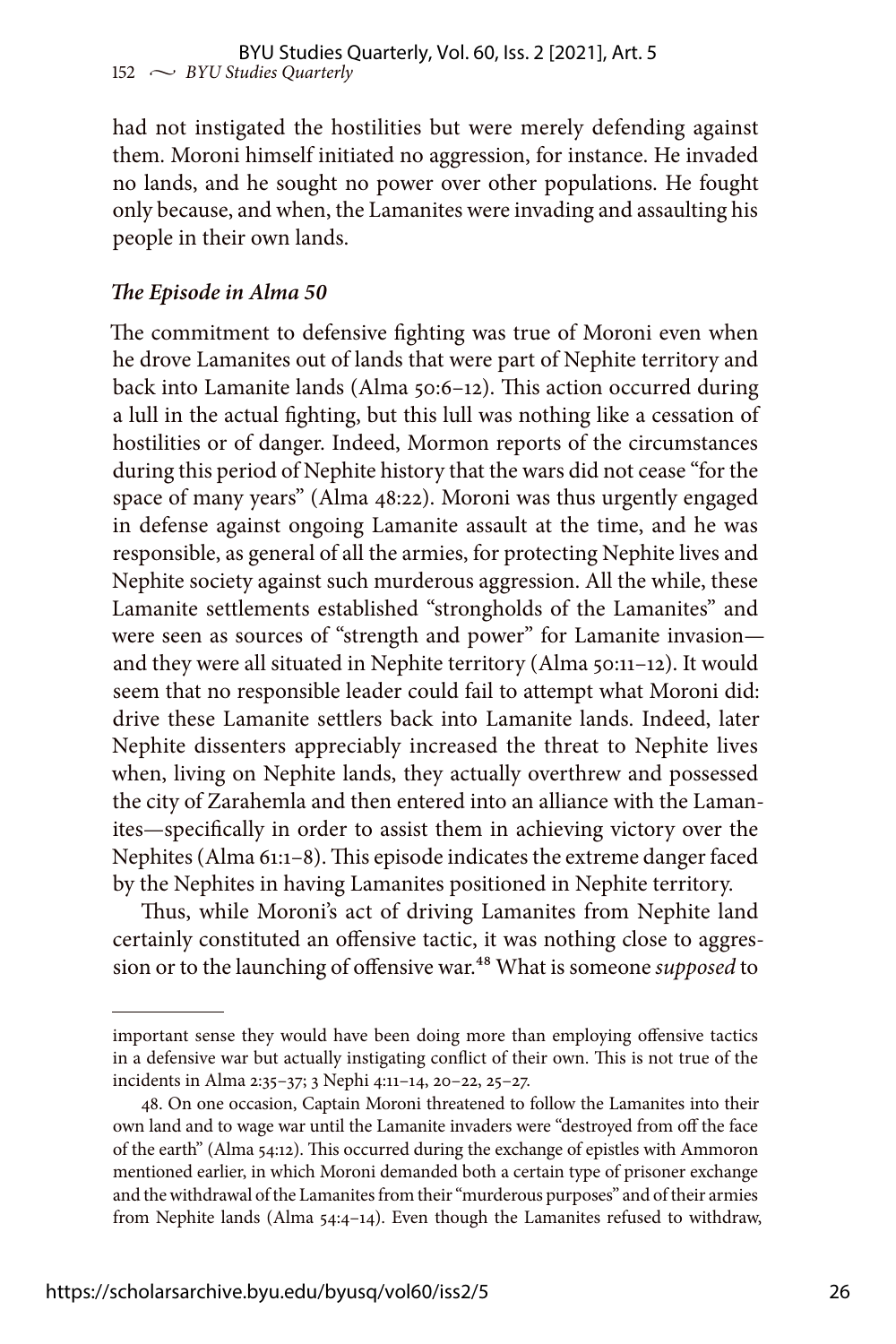do when his people face ongoing attack and murder and he is explicitly charged with protecting them? And the same analysis applies to every other incident in which Moroni employed offensive tactics.

# **Summary and Conclusion**

It is one thing to think of the Sermon on the Mount in terms of ordinary life—to feel the necessity of absorbing slights or insults rather than replying to them in kind, for instance. Life with family, friends, neighbors, and so forth supplies the domain in which most of us practice the teachings of the Lord's Sermon.

Prominent Book of Mormon leaders did not enjoy such luxury. If we want to consider their conduct against the standard taught in the Sermon on the Mount, we have to recognize at the outset that their circumstances were very different from ours. They repeatedly faced invaders who were trying to *kill* them—and not only them, of course, but their families, their people, and their way of life. What does living the standard taught in the Sermon on the Mount look like in circumstances like *that?*

That is precisely what the Book of Mormon shows us. To appreciate this, it helps to recognize that the Sermon does not prohibit violence per se. Some types of violence certainly fall within its prohibitions, but not all, and we begin to see what the dividing line might be when we recognize the common-sense moral distinction that we implicitly draw all the time—the distinction between aggressors' acts and victims' acts. It helps further to notice that the Lord's Sermon presupposes a limited scale in its specific injunctions: it is manifestly not about circumstances of murder, rape, or war. Perhaps it helps most, however, to notice that the Lord's Sermon is also not about specific behaviors in the first place—for example, about literally turning the other cheek. Rather, the Sermon on the Mount is primarily about *possessing a righteous state of heart*—and

however, and instead continued their war against the Nephites, Captain Moroni never carried out this threat. Indeed, as we saw in the previous section ("Generosity of Spirit"), the record tells us of three separate occasions, following Moroni's epistle, on which he had Lamanite warriors completely at his mercy—and yet spared them (Alma 55:20-24; 62:14–17, 19–28). He did not come close to trying to destroy the Lamanite invaders "from off the face of the earth" as he had threatened: simply put, Captain Moroni behaved far less violently than he sounded in his epistle. This is consistent, of course, with what the record reveals in general about him: his spiritual stature, his generosity of spirit, his hatred of bloodshed, and his commitment to defensive fighting only.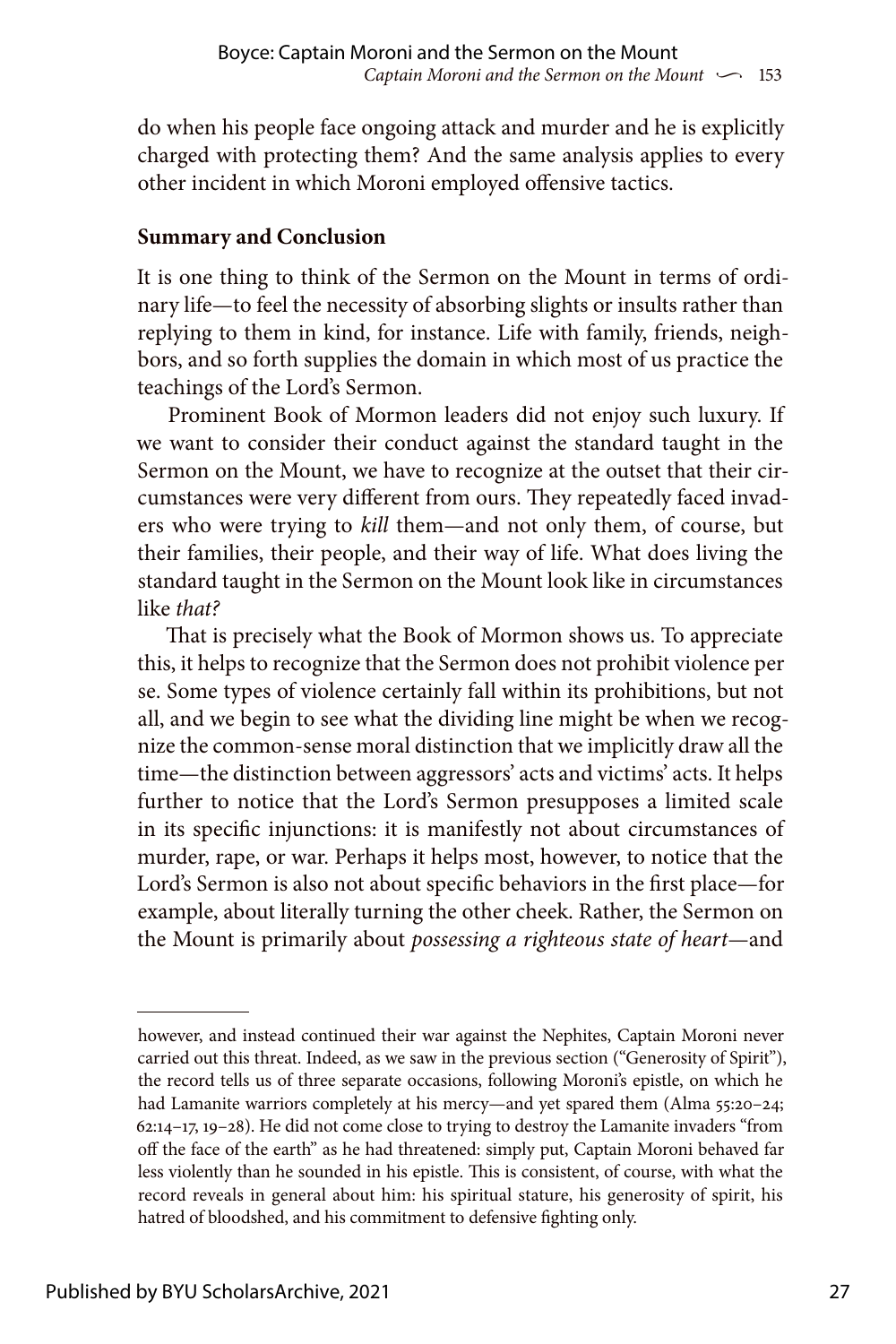this state of heart is completely consistent with acts of defense in violent situations that require them.

Prominent Book of Mormon leaders—from Shule and King Benjamin to Mormon and Moroni—possessed this state of heart when they led the defense of their countries and of their people's lives, and they conducted themselves accordingly. Their extraordinary behavior demonstrates what living the Sermon simply *meant* in their extraordinary circumstances—circumstances of pervasive threat and violence. When we appreciate this, we see that they did not violate the Sermon on the Mount. They manifested it.<sup>49</sup>

The text indicates that the same was true of Captain Moroni. He, too, faced extraordinary circumstances. Though he bore immense responsibility over many years to protect the Nephites' lives from unjustified attack and murder, just like other leaders he, too, was personally devoted to the Lord (and implored those he led to be devoted to him as well), avoided all the bloodshed of Lamanite aggressors that he could, and fought in the first place only *because* of such assaults on his people. It is hard to see how any mortal could have done better in the violent and threatening circumstances created by those attacking and seeking to kill his people. Indeed, far from violating the Sermon on the Mount, Moroni appears to have manifested its virtues in exactly the way they *would* be manifested in such extreme circumstances. He thus appears to have waged defense with the same state of heart possessed by other Nephite leaders—the state of heart taught in the Sermon on the Mount.<sup>50</sup>

#### *Apparent Tension Resolved*

What we seem to see, then, is that the Sermon on the Mount and the wartime conduct of various Nephite leaders—including Captain Moroni are actually not in tension. They are not disjointed and competing textual threads, one demanding nonviolence and the other accepting

<sup>49.</sup> No one can approach the perfection of the Lord, of course, but it is hard to see how anyone could have done better than these leaders did to live the standard taught in the Sermon on the Mount—in exactly the ways their violent circumstances required of them—indeed, in circumstances that exercised enormous pressure to do the exact opposite.

<sup>50.</sup> This is no doubt why Mormon could say of Captain Moroni that he was "beloved by all the people of Nephi" (Alma 53:2). I examine why this would be so in Duane Boyce, "Beloved by All the People: A Fresh Look at Captain Moroni," *Interpreter: A Journal of Latter-day Saint Faith and Scholarship* 45 (2021): 179–201.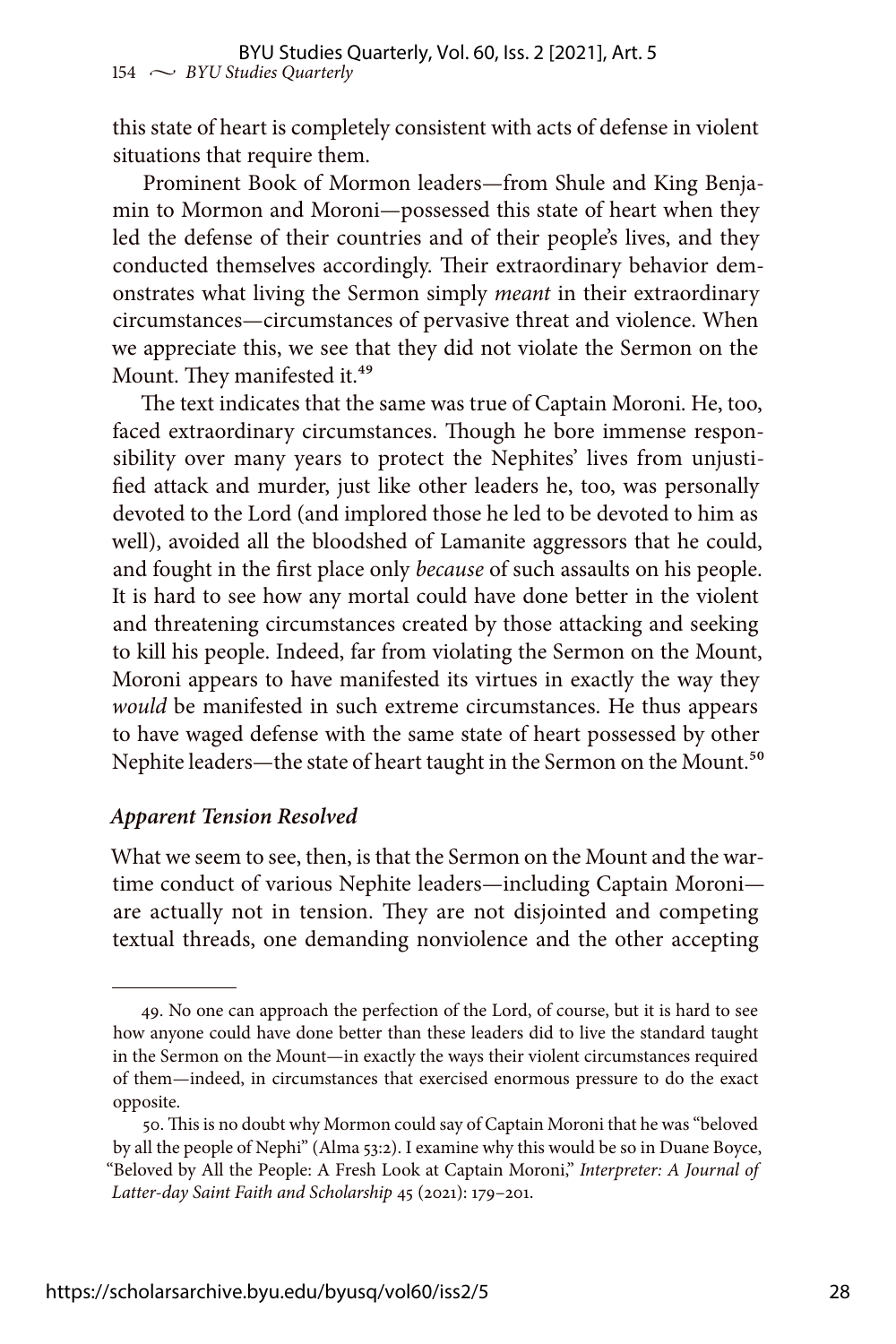and embracing it. Rather, the conduct of Nephite leaders is completely synchronized with the Sermon on the Mount at a deep level. *The Lord's Sermon teaches a certain state of heart, and Book of Mormon leaders displayed this state of heart in exactly the way it* would *be displayed in violent circumstances.* Thus, together, the two threads—the Sermon and the wartime conduct of Nephite leaders—illuminate the subject of war in a way that is completely consistent and whole. In appreciating this, perhaps our perspective approximates Mormon's own.

It is only natural, of course, to hope that different threads in the Book of Mormon would speak with a single voice and that they would thus provide clear direction on a matter like the relationship between violence and righteousness. The good news is that they do. And the upshot of this is significant: while it might seem ironic, it would appear that the Lord's most famous sermon is actually exemplified by the Book of Mormon's most famous warrior.

# **Appendix A: A Sample of LDS Writers on the Gospel and War**

Among prominent Latter-day Saint writers, Hugh Nibley has made the most statements about war, often related to his admiration for what he considered the Ammonites' pacifism. His biographer reports that Nibley considered the Ammonites' refusal to take up arms "the perfect example" of what to do in cases of conflict.<sup>51</sup> Nibley also contested the

Duane Boyce earned a PhD at Brigham Young University and conducted his postdoctoral study in developmental psychology at Harvard University. He is a founding partner of the Arbinger Institute, a worldwide management consulting and educational firm, and is the author or co-author of five books (a sixth to appear this year). He has also published academic articles on gospel topics in *BYU Studies Quarterly, Interpreter, Journal of the Book of Mormon and Other Restoration Scripture,* the *Religious Educator,* and the *FARMS Review*.

<sup>51.</sup> See Boyd J. Petersen, *Hugh Nibley: A Consecrated Life* (Salt Lake City: Greg Kofford Books, 2002), 221. For additional examples of Hugh Nibley's writings on war, see "Last Call: An Apocalyptic Warning from the Book of Mormon," in *The Prophetic Book of Mormon,* ed. John W. Welch*,* The Collected Works of Hugh Nibley, vol. 8 (Salt Lake City: Deseret Book; Provo, Utah: FARMS, 1989), 517; "Freemen and King-men in the Book of Mormon," in *Prophetic Book of Mormon*, 356; "Scriptural Perspectives on How to Survive the Calamities of the Last Days," in *Prophetic Book of Mormon,* 487; "The Prophetic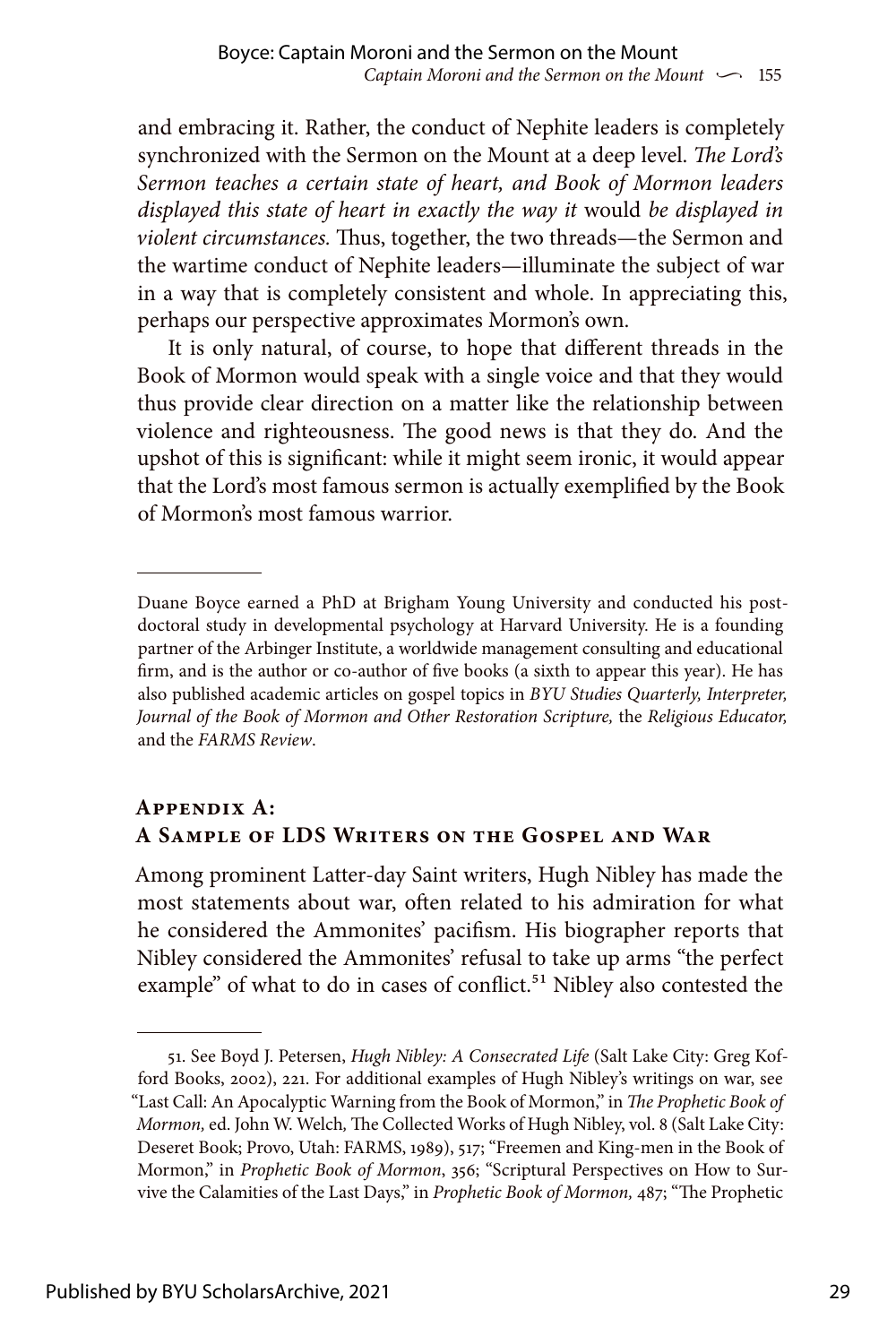righteousness of war by frequently insisting that the Nephites were not righteous when they were involved in war—they were not "the good guys."52 He also thought that war could simply be avoided by discussion<sup>53</sup> and that Mormon and Moroni both considered war to be unnecessary.54 In addition, he seemed to believe that the Lord would fight the battles of the righteous and therefore that they need not resort to violence to defend themselves.<sup>55</sup>

Eugene England also wrote much on the topic of war and peace,<sup>56</sup> and a significant number of other Latter-day Saint authors have taken up the topic more recently—predominantly from a non- or antiviolence perspective.<sup>57</sup> The topic, and its antiviolence lean, is an important thread in scholarly Latter-day Saint discourse.<sup>58</sup>

Book of Mormon," in *Prophetic Book of Mormon,* 466; "Leaders to Managers: The Fatal Shift," in *Brother Brigham Challenges the Saints,* ed. Don E. Norton and Shirley S. Ricks (Salt Lake City: Deseret Book; Provo, Utah: FARMS, 1994), 499; *Since Cumorah,* ed. John W. Welch, 2nd ed. (Salt Lake City: Deseret Book; Provo, Utah: FARMS, 1988), 348 (where, by "the good guys," Nibley obviously means the Ammonites).

<sup>52.</sup> See Nibley's "Warfare and the Book of Mormon," in *Brother Brigham Challenges,* 283–84; "Freemen and King-men in the Book of Mormon," in *Brother Brigham Challenges,* 338; *Since Cumorah,* 339, 340, 342–343, 348; "In the Party but Not of the Party," in *Brother Brigham Challenges,* 122; "The Prophetic Book of Mormon," in *Prophetic Book of Mormon,* 436–37; "Last Call: An Apocalyptic Warning from the Book of Mormon," in *Prophetic Book of Mormon,* 524; "Brigham Young and the Enemy," in *Brother Brigham Challenges,* 238; and "Scriptural Perspectives on How to Survive the Calamities of the Last Days," in *Brother Brigham Challenges,* 493.

<sup>53.</sup> As reported in Petersen, *Hugh Nibley,* 221.

<sup>54.</sup> Nibley, *Since Cumorah,* 292.

<sup>55.</sup> Hugh Nibley, "If There Must Needs Be Offense," in *Brother Brigham Challenges,* 270–71.

<sup>56.</sup> See Eugene England, *Making Peace: Personal Essays* (Salt Lake City: Signature Books, 1995); and his "A Case for Mormon Christian Pacifism," in *Moral Perspectives on U.S. Security Policy: Views from the LDS Community,* ed. Valerie M. Hudson and Kerry M. Kartchner (Provo, Utah: David M. Kennedy Center for International Studies, Brigham Young University, 1995), 96–103.

<sup>57.</sup> See Mason, Pulsipher, and Bushman, *War and Peace in Our Time.*

<sup>58.</sup> My volume, *Even unto Bloodshed,* addresses this thread comprehensively and identifies the errors that appear in all the significant pacifist (and pacifist-like) arguments, including those made by Nibley, England, and more recent writers.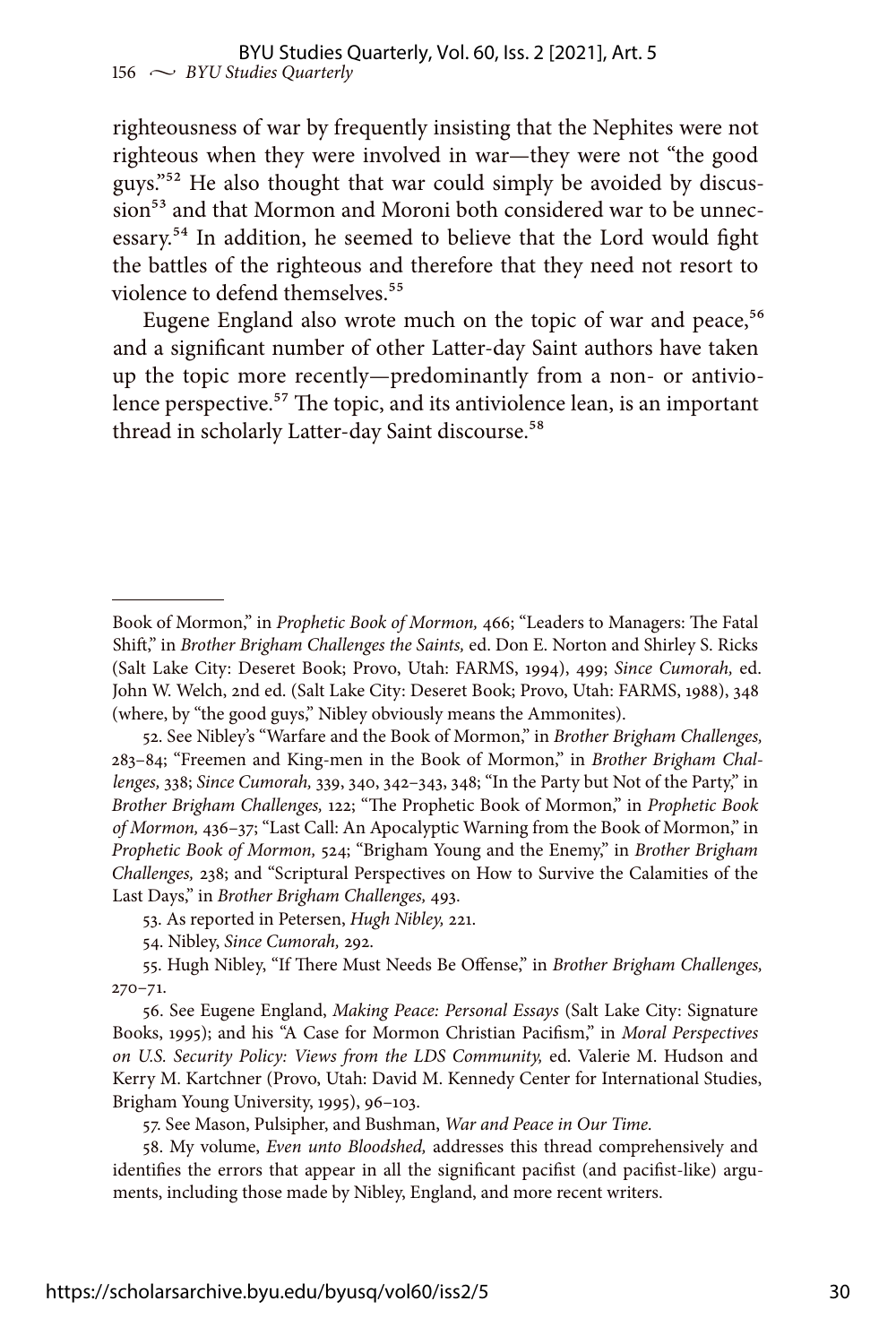## **Appendix B: The Scope of the Relevant Edicts in the Sermon on the Mount**

The Church Father John Chrysostom (349–407) presupposed a narrow scope for the passage we are considering (Matt. 5:39–44; 3 Ne. 12:39–44). Writing in the fourth century, he speaks specifically in terms of "neighbors" and does not even consider applying the injunctions in any broader or more extreme contexts.<sup>59</sup> Additionally, the commentary edited by Charles John Ellicott (1819–1905) notes that this passage requires disciples to free themselves of a retaliatory spirit, but simultaneously recognizes that the same people also have other duties in other spheres of life, including prosecution, punishment, and protection of society. The assumption is that one's duties in these other spheres of life are not exhausted by the edicts in this sermon.<sup>60</sup>

The venerable Adam Clarke (1762–1832) draws the scope even more narrowly, indicating that this passage specifically contemplates the persecution one might suffer specifically for righteousness' sake—that is, (presumably) for being a Christian.<sup>61</sup>

Such commentators see the Sermon on the Mount as applying to its listeners in the ordinary aspects of their lives—not, apparently, to other dimensions of living (such as the prosecution, punishment, and protection of society mentioned in Ellicott).

# **Appendix C: Heart versus Specific Behavior**

Martin Luther appreciated the distinction between the heart and outward behavior as a general gospel matter. Indeed, it was precisely in such terms that he saw faith itself, profoundly identifying such a believing

<sup>59.</sup> See his Homily 18 in *St. Chrysostom: Homilies on the Gospel of Saint Matthew,* vol. 10 of *A Select Library of the Nicene and Post-Nicene Fathers of the Christian Church,* ed. Philip Schaff (Grand Rapids, Mich.: Wm. B. Eerdmans, n.d.), 226–35, [https://www](https://www.ccel.org/ccel/s/schaff/npnf110/cache/npnf110.pdf) [.ccel.org/ccel/s/schaff/npnf110/cache/npnf110.pdf](https://www.ccel.org/ccel/s/schaff/npnf110/cache/npnf110.pdf) and [https://biblehub.com/commen](https://biblehub.com/commentaries/chrysostom/matthew/5.htm) [taries/chrysostom/matthew/5.htm.](https://biblehub.com/commentaries/chrysostom/matthew/5.htm)

<sup>60.</sup> See Ellicott, *New Testament Commentary for English Readers,* 29 (commentary on Matt. 5:39).

<sup>61.</sup> See his comments on Matthew 5, especially verse 39, in *Adam Clarke's Commentary on the Whole Bible* (originally eight volumes and published 1810–26), available at <https://www.studylight.org/commentaries/eng/acc/matthew-5.html> and [https://bible](https://biblehub.com/commentaries/clarke/matthew/5.htm) [hub.com/commentaries/clarke/matthew/5.htm](https://biblehub.com/commentaries/clarke/matthew/5.htm).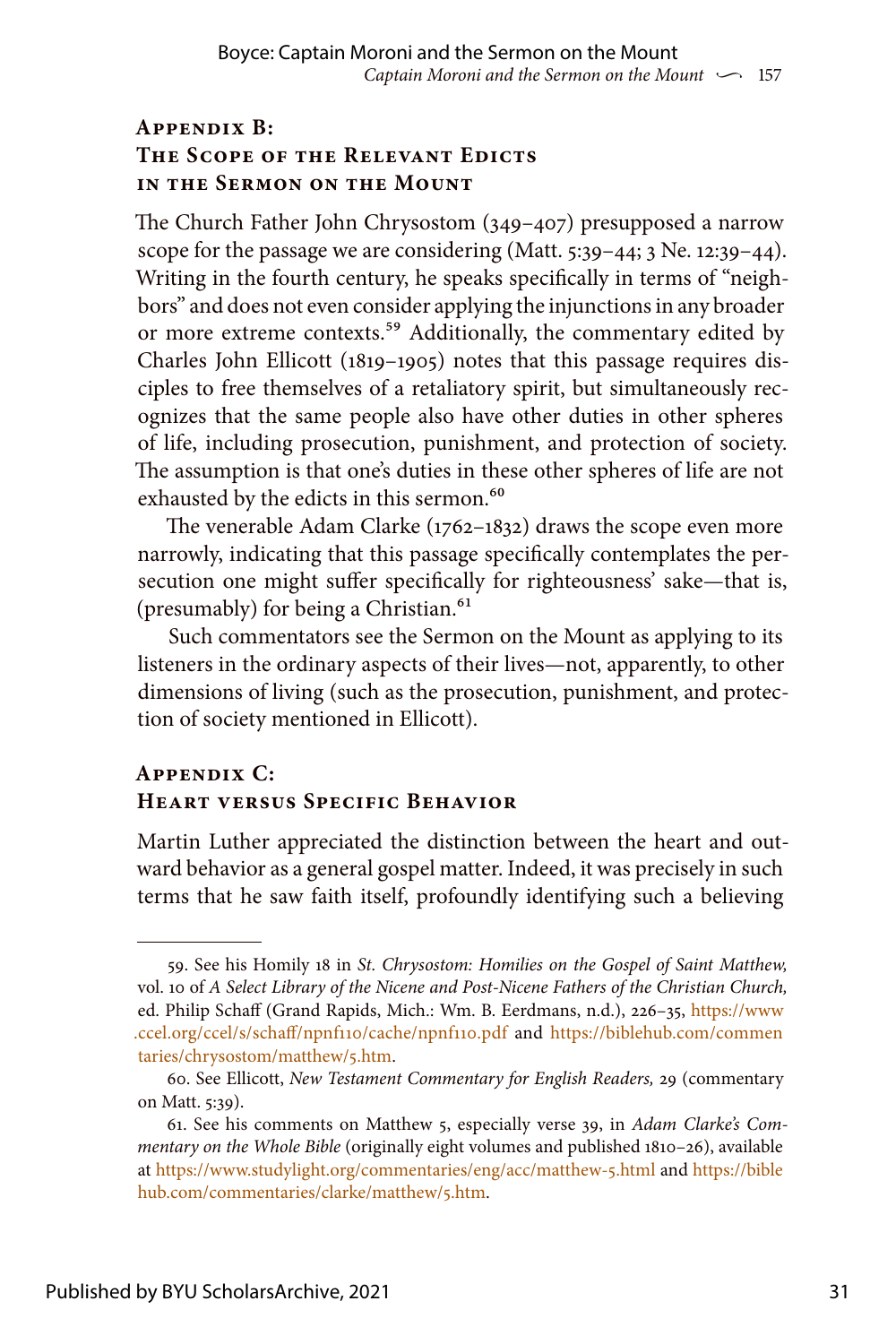response to the Lord as "the yes of the heart."62 In another place, he distinguishes between the heart and outward behavior in a way very reminiscent of Mormon (Moro. 7:6–11). "It is not right to judge a man merely by the kind of works he does," Luther observes. "One should judge him on the basis of why he does them . . . on the spring and fountain whence they flow."<sup>63</sup>

Centuries earlier, Augustine saw the same distinction, specifically in relation to the passage we are considering in the Sermon on the Mount. In seeing the Lord's Sermon as more about the heart than about specific behavior, Augustine draws attention to Psalm 108:1. He quotes this verse to say, "My heart is prepared, O God, my heart is prepared," in order to distinguish between literally turning the other cheek (which, he points out, Christ did not do in John 18:22–23) and having a heart *prepared* to turn the other cheek on the occasions when it is right to do so (that is, a heart that has the *inclination* to do so). He applies the same concept of "preparation of heart" to the edict about giving our cloak to someone who has already sued us for our coat.<sup>64</sup>

In other words, to Augustine, turning the other cheek might not always be the correct behavior to perform, but being able and inclined to do so is always the right heart to have. In the same spirit, he said on another occasion that turning the other cheek is not a matter of bodily action but of "inward disposition," adding that "the sacred seat of virtue is the heart."65

Thomas Aquinas speaks the same way. Referring to Augustine on the matter, he says that although we are not always required to suffer reviling from others (there are times when that would not be right), our

<sup>62.</sup> Martin Luther, in *What Luther Says: An Anthology, Volume I*, ed. Ewald M. Plass (St. Louis: Concordia, 1959), 466.

<sup>63.</sup> Martin Luther, in *What Luther Says: An Anthology, Volume III*, ed. Ewald M. Plass (St. Louis: Concordia, 1959), 1511.

<sup>64.</sup> See Augustine, *On the Sermon on the Mount,* 1.58–59, vol. 6 in *Nicene and Post-Nicene Fathers, First Series,* ed. Philip Schaff, rev. and ed. for New Advent by Kevin Knight, trans. William Findlay (Buffalo, N.Y.: Christian Literature Publishing Co., 1888), [http://www.newadvent.org/fathers/16011.htm.](http://www.newadvent.org/fathers/16011.htm)

<sup>65.</sup> See Augustine, "Reply to Faustus the Manichæan (Contra Faustum Manichæum)," in *St. Augustin: The Writings against the Manichæans and against the Donatists,* vol. 4 of Schaff, *Select Library of the Nicene and Post-Nicene Fathers,* sec. 76, p. 301, [https://ccel](https://ccel.org/ccel/schaff/npnf104/npnf104.iv.ix.xxiv.html) [.org/ccel/schaff/npnf104/npnf104.iv.ix.xxiv.html.](https://ccel.org/ccel/schaff/npnf104/npnf104.iv.ix.xxiv.html)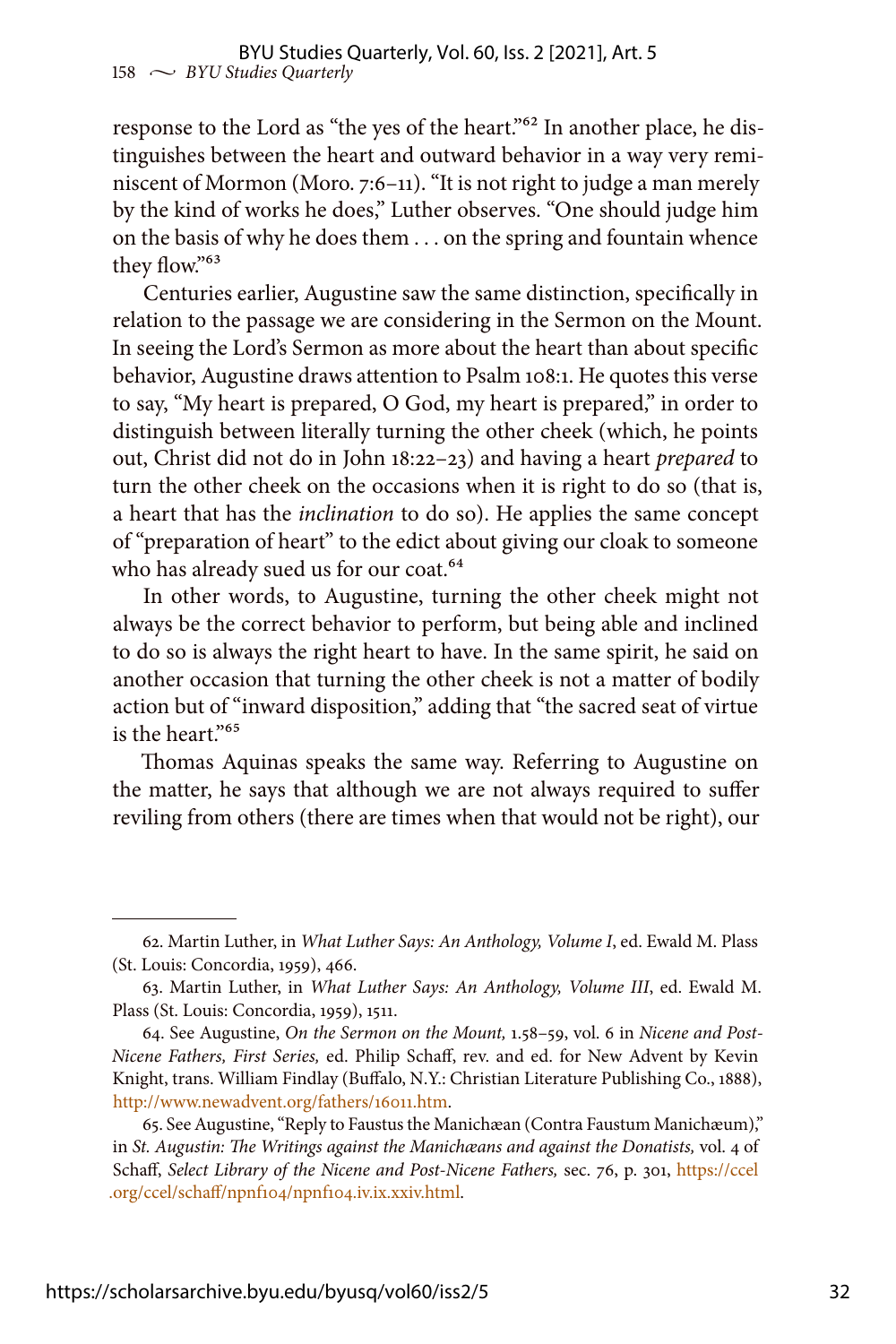minds must be *prepared* to suffer in this way. The central issue, in his view, is also one of our inner condition.<sup>66</sup>

An additional point is this: if the injunctions in the Lord's Sermon were really about specific behaviors, then they would also be about specific *numbers*—a second cheek, a second mile, and a second article of clothing (3 Ne. 12:30–41). But it would seem evident that these edicts are not making a point about a specific number any more than the command that we are to forgive "until seventy times seven" (Matt. 18:21-22) is about a specific number. Scriptural commentators have long, and persuasively, viewed the expression "seventy times seven" in this passage as metaphorical rather than literal. In one argument for the view, Augustine refers to Colossians 3:13, which speaks of "forgiving one another, if any man have a quarrel against any: *even as Christ forgave you, so also do ye*" (emphasis added; for obvious reasons Augustine does not use this King James translation of the verse, but the sense is the same). "Here you have the rule," Augustine says. If Christ has forgiven us seventy times seven, but no more, then fair enough: the number is literal, and we ourselves should forgive others no more than seventy times seven. But if Christ has forgiven us for "thousands of sins upon sins," as indeed he has, then to forgive others *as Christ has forgiven us* (as Paul in this passage says we must) requires that we do the same: there is no limit to how much we should forgive. This, therefore, is the actual meaning of the expression "seventy times seven." It is not literal, affirming that we are to forgive a certain number of times. It is metaphorical, affirming that we are to forgive without end.<sup>67</sup>

In understanding Augustine, it helps to know that he, and the Church fathers generally, interpret Jesus's remark "seventy times seven," when read literally, to refer to the number  $77$  ( $\degree$ 70 times, plus 7 times") and not to 490 ("70 times multiplied by  $7$ "), as modern readers typically interpret the text. Thus, Augustine also argues in the same place for the metaphorical interpretation of the expression by noting (1) that the number 11 denotes the concept of sin because it exceeds the number of commandments in the Decalogue, and  $(2)$  that the number  $7$  "is usually put for a whole; because in seven days the revolution of time is completed." Augustine then observes that if we multiply the number

<sup>66.</sup> See Aquinas, *Summa Theologica,* second part of the second part, question 72, article 3.

<sup>67.</sup> See Augustine, "Sermon 33 on the New Testament," *City of God*, 19.7.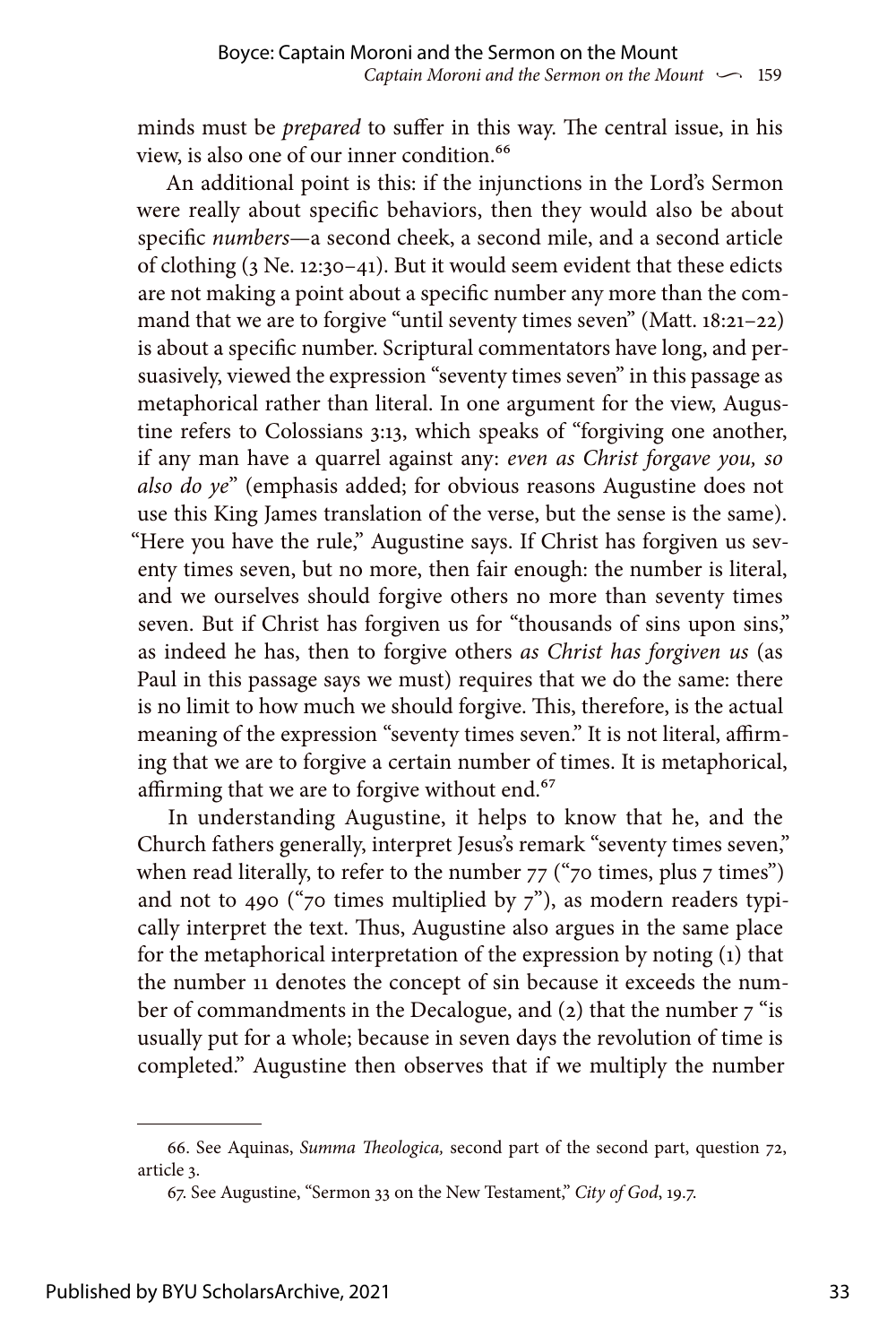that denotes sin (11) by the number that denotes wholeness (7), we get the number 77, which thus denotes *sin in its wholeness, or totality.* And this means that in saying we are to forgive 77 times (again, the classical understanding of Jesus's expression), we are saying that we are to forgive the *whole* of sin, not some particular number: we are to forgive without limit.

Although this second argument of Augustine's is tortured, his first, from Colossians 3:13, is credible and supports the idea that we are to forgive without limit rather than up to a particular number.<sup>68</sup>

All of this is relevant to our current topic, since the Lord's command that we are to forgive completely and endlessly is tantamount to the command that we are to have a certain kind of *heart.* We must achieve the condition of soul that can actually forgive to this degree.

### **Appendix D: STATE OF HEART**

Central to the gospel are "a broken heart and a contrite spirit," the offering of our hearts and souls to the Lord, and the desires of our hearts (2 Ne. 2:7; see also Omni 1:26; 3 Ne. 9:20; Hel. 3:35; Morm. 9:27; D&C 59:8; 137:9). To have a spiritual condition of humility before the Lord and unselfishness toward others is the general state of heart taught in the Sermon on the Mount. Its specific characteristics are described in different ways at different times (for example, Alma 7:23–24; 13:28; 1 Cor. 13; Gal. 5:22–23), but in its fullness, this condition of heart seems captured in Paul's declaration, "I am crucified with Christ: nevertheless I live; yet not I, but Christ liveth in me: and the life which I now live in the flesh I live by the faith of the Son of God" (Gal. 2:20). This state of heart is frequently contrasted with its opposite. It is evident, for example, in every mention of heeding the Spirit versus resisting the Spirit, humility versus pride, submissiveness versus willfulness, softheartedness versus hardheartedness, obedience versus disobedience, devotion versus slothfulness, faithfulness versus unfaithfulness, meekness versus stiffneckedness, circumcision of heart versus

<sup>68.</sup> The linguistic reasons for why the Church fathers were correct to understand "seventy times seven" to mean 77 are identified in a number of places; one of the most trenchant is Royal Skousen's "Through a Glass Darkly: Trying to Understand the Scriptures," *BYU Studies* 26, no. 4 (1986): 2–20, [https://byustudies.byu.edu/article/through-a](https://byustudies.byu.edu/article/through-a-glass-darkly-trying-to-understand-the-scriptures) [-glass-darkly-trying-to-understand-the-scriptures.](https://byustudies.byu.edu/article/through-a-glass-darkly-trying-to-understand-the-scriptures)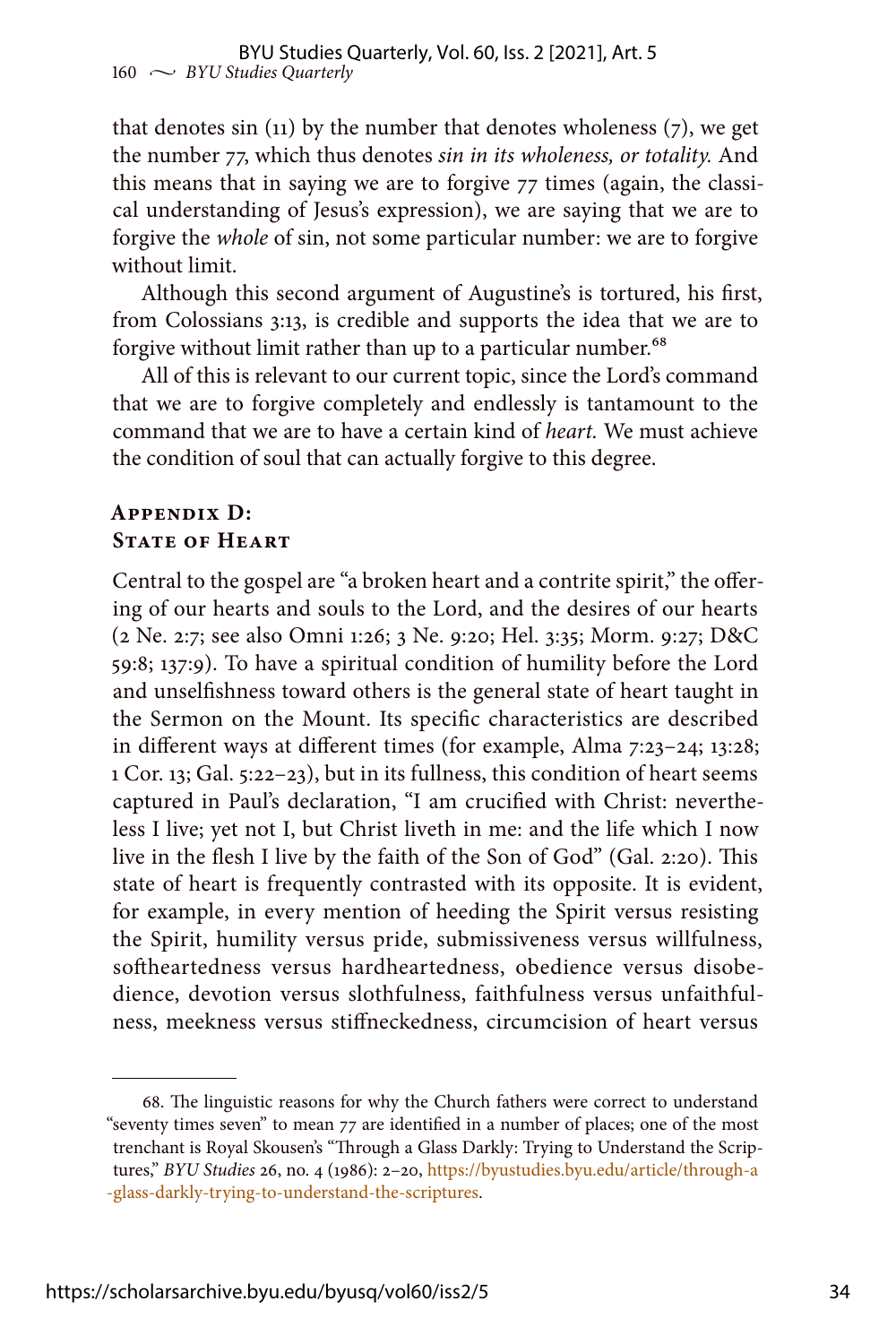uncircumcision of heart, and so forth. Perhaps the best single passage contrasting the two states of heart is the statement by the angel who visited King Benjamin. He spoke of the "natural man" and explained that one becomes a "saint" by "putting off" the natural man. He then provided a partial list of qualities that characterize this spiritual condition, the most common and fundamental of which is the concept of submissiveness to God (Mosiah 3:19).<sup>69</sup> Paul's explanation to the Romans makes the same point. He speaks of the difference between walking "after the flesh" and walking "after the Spirit," and of minding "the things of the flesh" and minding "the things of the Spirit." He adds that "to be carnally minded is death; but to be spiritually minded is life and peace," and that the "carnal mind is enmity against God: for it is not subject to the law of God." He also says that we are "in the Spirit, if so be that the Spirit of God dwell in [us]" and that "as many as are led by the Spirit of God . . . are the sons of God." All of this is in contrast to living "after the flesh" (Rom. 8:4–14). Stephen drew the same distinction. In condemning the spiritual condition of his accusers, he told them they were "stiffnecked and uncircumcised in heart" and that they did "always resist the Holy Ghost" (Acts 7:51). The contrast is also elegantly captured in Hezekiah's invitation to Israel: "Now be ye not stiffnecked, as your fathers were, but yield yourselves unto the Lord" (2 Chr. 30:8).

# **Appendix E: Classical Writers on Anger**

Commentators on the New Testament have addressed the question of anger. Although he maintains a high standard regarding anger (and enmity generally), in one place Chrysostom (349–407) nevertheless tries to get at the distinction between types of anger by speaking of the proper *time* for anger—namely, not when we are seeking personal revenge, but (for example) when we are preventing others' lawlessness.<sup>70</sup>

<sup>69.</sup> All of the remarks in this verse seem to be expressions of the concept of submission to God. We read of yielding to the Holy Spirit, of putting off the natural man through Christ, and of becoming as a child—and all of the childlike characteristics listed by the angel can be summed up in the idea of submission to the Lord "even as a child doth submit to his father."

<sup>70.</sup> See his discussion regarding Matthew 5:17 in Homily 16 in *St. Chrysostom: Homilies on the Gospel of Saint Matthew,* vol. 10 of Schaff, *Select Library of the Nicene and Post-Nicene Fathers,* 203.